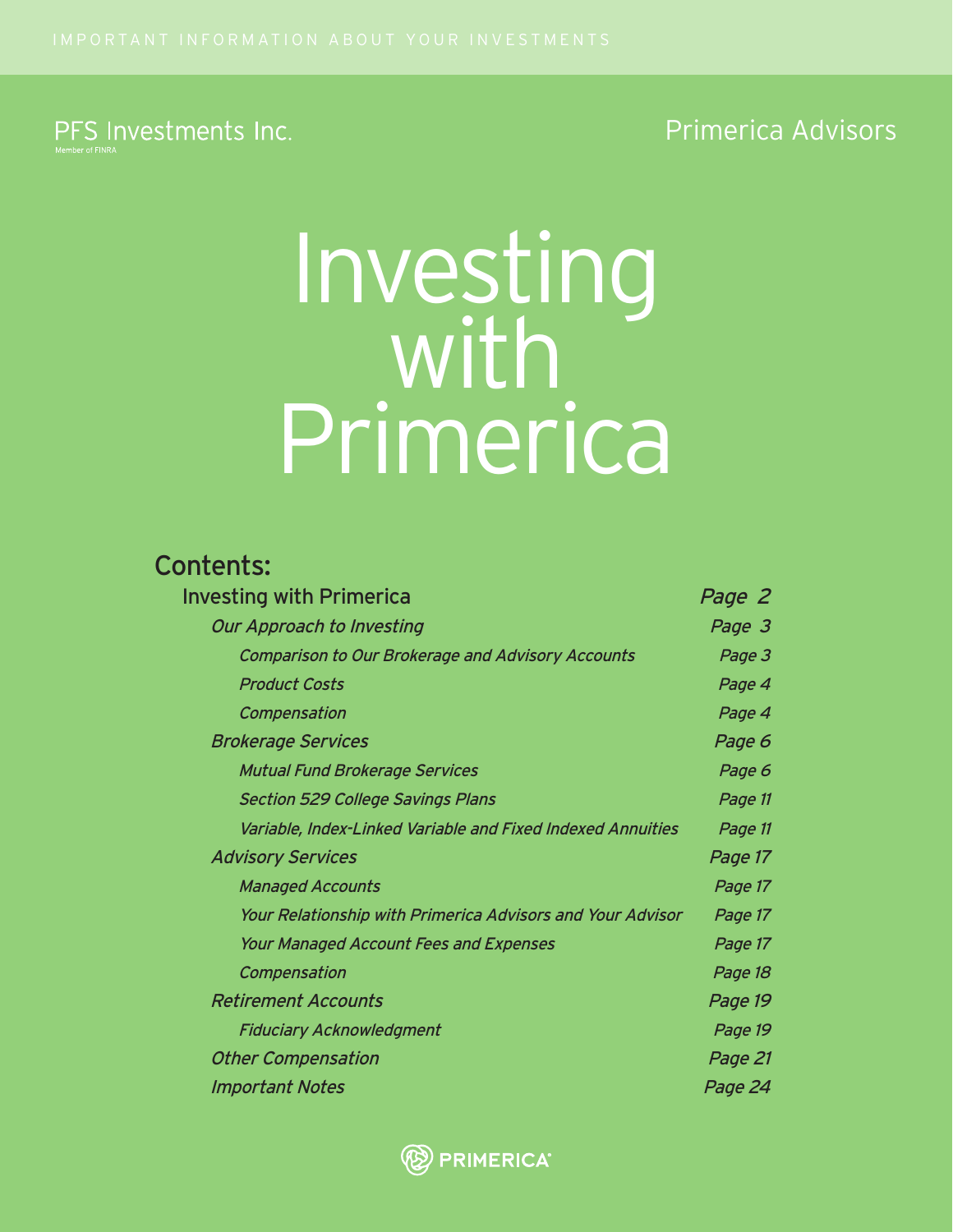# INVESTING WITH PRIMERICA

This brochure contains important information about investing with Primerica, Inc., ("Primerica") a financial services company whose stock is traded on the NYSE under the ticker symbol "PRI." PFS Investments Inc. (PFSI), the registered broker-dealer subsidiary of Primerica, Inc., offers mutual funds, variable annuities, college savings plans and employer-sponsored retirement plans to the saving and investing public. PFSI is also a SEC-registered investment adviser offering investment advisory accounts under the trade name Primerica Advisors. Fixed indexed annuities are offered through Primerica Financial Services, LLC ("PFS"), an insurance affiliate of Primerica. PFSI and our representatives are registered with the Financial Industry Regulatory Authority ("FINRA").

This document contains important information about the brokerage and advisory products and services available through Primerica, including an explanation of the types of costs associated with these investments, suggestions on how to reduce those costs, the different features of these products, an explanation of how we are compensated for our services and our conflicts of interest.

We hope you will take the time to read it carefully, and to fully discuss your investment goals and objectives with your Primerica representative. At Primerica, we believe that an informed investor has a much greater chance of success, and we are committed to your success. The information contained in this booklet is current as of the date on the back page and is subject to change at our discretion. We will inform you of changes through our client portal and by posting changes on our website at **Primerica.com** > PFSI Disclosures > Investing with Primerica. You should review this document carefully, retain it with your records and refer to it when you receive recommendations from us.

Primerica and our representatives offer and recommend the mutual funds and annuities of those product sponsors with whom we have entered into selling and distribution agreements. We do not offer every mutual fund or annuity available in the marketplace. You may be able to obtain the same or similar investment products and services from another financial institution at a lower cost.

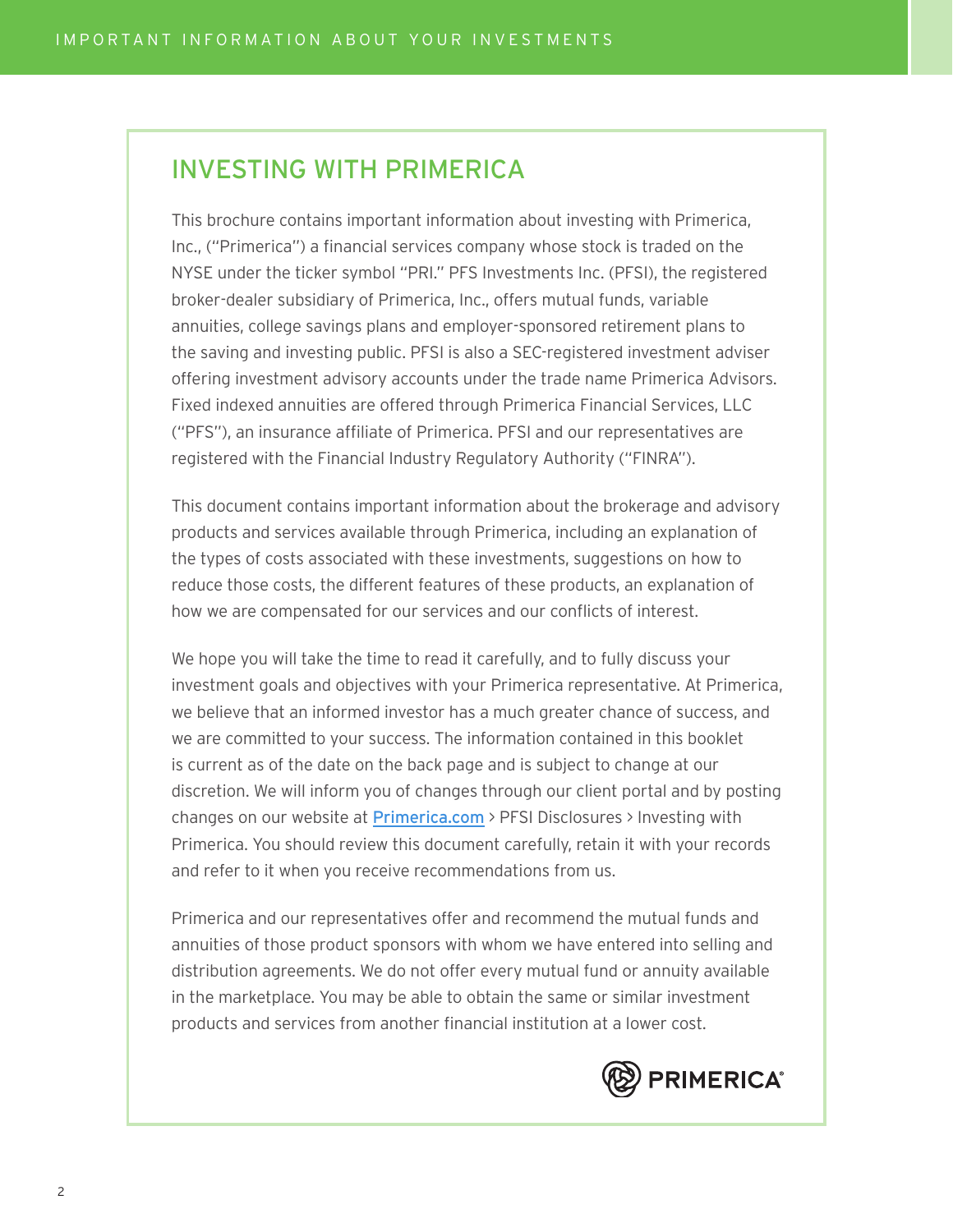# **OUR APPROACH TO INVESTING**

At PFSI, we take an educational approach to investing and offer financial services and tools to aid our clients in reaching their goals. We distribute straightforward investments sponsored by industry-leading third parties, including mutual funds, annuities, and managed accounts. We endeavor to align our core investment products and principles to address the needs of most families and individuals, which is to establish a long-term savings and investment plan for future financial needs, such as college tuition and retirement. In response to these needs, Primerica and its representatives have made providing savings and investment education and information a priority.

As part of determining whether to recommend that you work with us through a brokerage or advisory relationship, rollover or transfer your assets from a retirement plan, or invest your assets in a particular product, we will collect information about you, including your age, other investments, financial situation and needs, tax status, investment objectives, experience and time horizon, liquidity needs, risk tolerance, and other information we think is relevant. We will make recommendations to you on the basis of (i) the information you provide and (ii) the product's or service's potential risks, rewards, and costs. If you would like to know why we made a

particular recommendation to you, just ask your Primerica representative.

Product recommendations are driven in large part by the types of services and product features in which you express an interest. The investment philosophy of your particular Primerica representative also will influence what is recommended to you.

Additionally, the amount of your intended investment can limit what is recommended as annuities and managed accounts have higher minimum investment requirements than mutual funds. While all Primerica representatives are able to sell mutual funds, not all are authorized to sell annuities, and only a limited number of representatives are licensed to offer managed accounts. If you are interested in a product that your representative is not able to offer, we can help you with locating a representative to assist you.

### Comparison of Our Brokerage and Advisory Accounts

Before opening an account with us, you should carefully consider and discuss with your representative, in light of your particular circumstances, the considerations for choosing a brokerage account or an investment advisory account. The chart below provides a general summary and highlights the key differences between brokerage and advisory services.

|                                       | <b>Brokerage</b>                                                                                                                                                                                 | Advisory                                                                                                                                                                                                                                      |
|---------------------------------------|--------------------------------------------------------------------------------------------------------------------------------------------------------------------------------------------------|-----------------------------------------------------------------------------------------------------------------------------------------------------------------------------------------------------------------------------------------------|
| Type of advice                        | Recommendations and education provided from time<br>to time or upon your request                                                                                                                 | Ongoing, for so long as you are enrolled<br>in an advisory program                                                                                                                                                                            |
| Decision-making<br>authority          | You decide how to invest your assets                                                                                                                                                             | A professional investment adviser makes<br>investment decisions for you, based on the<br>investment strategies you choose                                                                                                                     |
| Monitoring                            | None                                                                                                                                                                                             | Generally yes, subject to the terms of your<br>advisory agreement                                                                                                                                                                             |
| Primary costs<br>and fees             | Transaction-based-you pay fees for trades in<br>your account                                                                                                                                     | Generally asset-based-you pay a percentage<br>of your advisory assets to us and an asset<br>manager on a regular basis                                                                                                                        |
| <b>Account minimums</b>               | None, but investment products have minimums                                                                                                                                                      | Yes, account minimums apply                                                                                                                                                                                                                   |
| Available<br>investments              | Mutual funds and annuities                                                                                                                                                                       | Mutual funds, exchange traded funds,<br>and other securities                                                                                                                                                                                  |
| <b>Primary PFSI</b><br>representative | Transaction-based compensation creates incentives to<br>recommend:                                                                                                                               | Asset-based compensation creates<br>incentives to recommend you:                                                                                                                                                                              |
| conflicts                             | • Investments that result in greater compensation<br>• That you trade more frequently                                                                                                            | • Increase the assets in your advisory<br>accounts to increase compensation                                                                                                                                                                   |
| <b>Primary PFSI</b><br>conflicts      | Transaction-based compensation creates incentives to:<br>• Offer and promote products and services from<br>companies that offer us greater compensation<br>• Encourage you trade more frequently | Asset-based compensation create<br>incentives to recommend you:<br>• Increase the assets in your advisory<br>accounts to increase our fees<br>• Invest in models that result in retention of a<br>greater portion of the advisory program fee |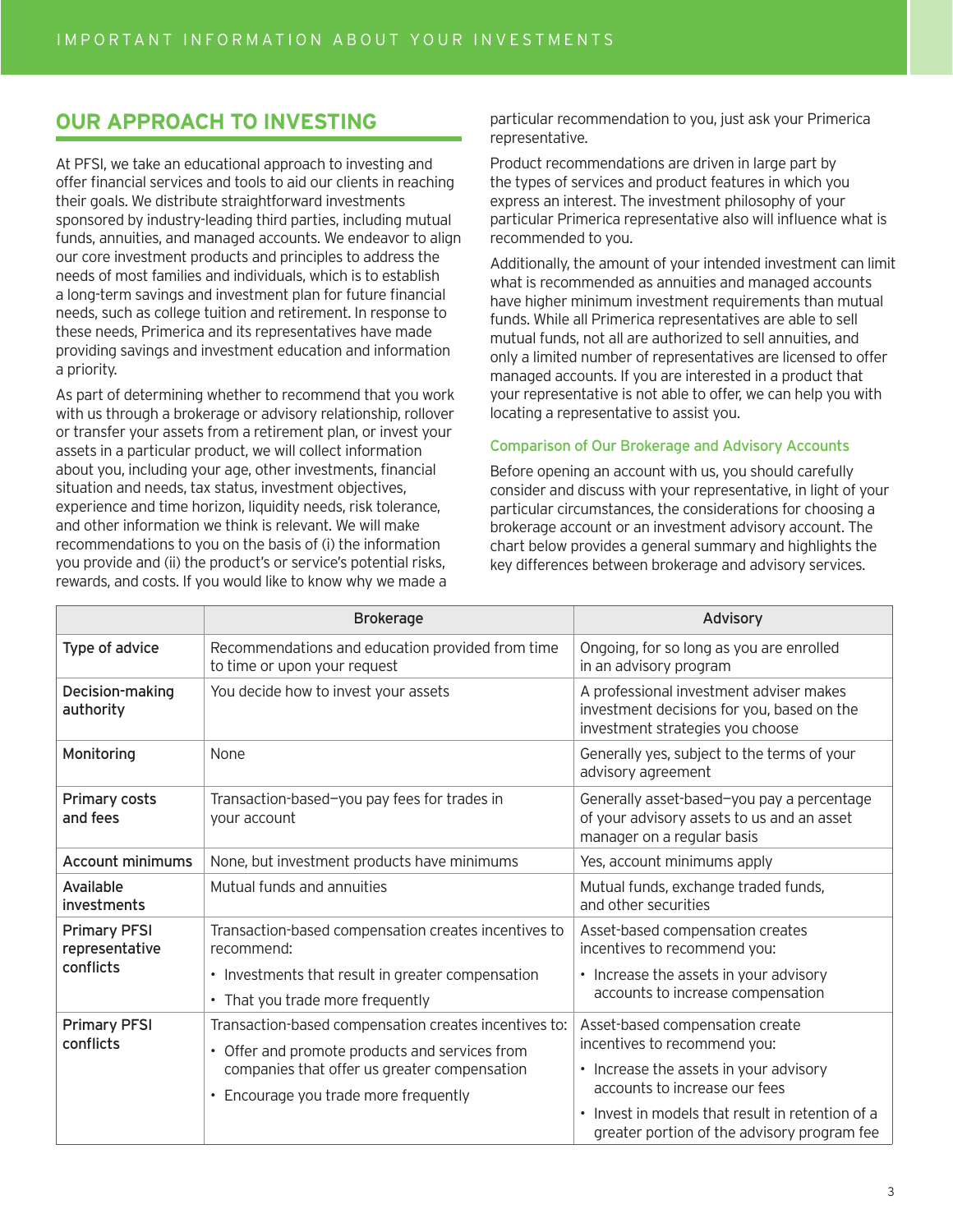### Product Costs

This table is intended for informational purposes to provide you with a high-level view of the costs associated with the products offered by PFSI. Your actual cost to invest will be determined based on the account type, product and specific investments you ultimately select. Expenses charged by

specific mutual funds and annuity issuers are disclosed in the product prospectus. The fee schedule for advisory accounts is disclosed in the Primerica Advisors Form ADV Part 2A Appendix 1. The annual program fee for advisory accounts will be shown in the new account application. More information about costs is provided in the sections that follow.

| Account<br><b>Type</b> | Product                            | Up-Front<br><b>Sales</b><br>Charges | Surrender<br>Fees <sup>2</sup> | <b>Advisory</b><br>- Annual<br>Program Fee | <b>Annual Investment Expenses</b>                                           | <b>Annuity Annual</b><br><b>Contract Fees</b> |
|------------------------|------------------------------------|-------------------------------------|--------------------------------|--------------------------------------------|-----------------------------------------------------------------------------|-----------------------------------------------|
| <b>Brokerage</b>       | Mutual Funds                       | $0.00\%$ -<br>5.75%                 | No <sup>3</sup>                | <b>No</b>                                  | $+/-1.00\%$ <sup>4</sup>                                                    | <b>No</b>                                     |
| <b>Brokerage</b>       | Variable Annuities                 | No.                                 | $2.00\%$ -<br>8.00%            | <b>No</b>                                  | $+/-1.00\%$ <sup>4</sup>                                                    | $+/- 2.00\%$ -<br>3.00%                       |
| <b>Brokerage</b>       | Index-Linked<br>Variable Annuities | <b>No</b>                           | $3.00\%$ -<br>$6.00\%$         | <b>No</b>                                  | <b>No</b>                                                                   | See Below <sup>5</sup>                        |
| Advisory               | Managed Accounts                   | No.                                 | <b>No</b>                      | 2.24%<br>maximum                           | $+/-1.00\%$ <sup>4</sup> for strategies invested<br>in mutual funds or ETFs | <b>No</b>                                     |
|                        |                                    |                                     |                                |                                            | 0.00% for strategies invested in<br>individual stocks and bonds             |                                               |

1 Up-front sales charges are one-time fees you pay when you purchase mutual fund shares. Upfront sales charges decrease at set investment levels and can fall to zero. Please see our discussion of mutual fund breakpoints for additional information.

<sup>2</sup> Variable Annuities and Index-Linked Variable Annuities charge surrender fees if you withdraw funds from your account during the initial years of the contract, typically the first eight years for a Variable Annuity and from three to six years for an Index-Linked Variable Annuity. Please see our discussion of annuities for more information regarding surrender fees.

<sup>3</sup> Purchases at NAV may be subject to a contingent deferred sales charge up to 1.00% during the first year of ownership. Please see the product prospectus.

4 Annual investment expenses vary, please see the product prospectus for specific information regarding annual expenses. Mutual funds and variable annuity subaccounts that invest in foreign securities, particularly emerging markets, generally have annual expenses that can be significantly higher than funds that invest in U.S. securities. Mutual fund investments made through a managed account are held in institutional share classes that typically have lower annual expense than class A shares. Annual expenses charged by ETFs generally are lower than those charged mutual funds.

<sup>5</sup> When you invest in an Index-Linked Variable Annuity a portion of the amount you invest will be retained by the issuing insurance company to cover the expenses of offering the contract, including selling compensation, and to provide the insurance company with a profit. The remainder of your purchase payment is invested by the issuing insurance company in a manner to allow it to fulfill its obligation to you under the contract.

### Compensation

This table illustrates the types of direct compensation received by PFSI based on the product you purchase. Upfront commissions are a one-time payment calculated as a percentage of the amount invested and are paid by the mutual fund or annuity issuer to PFS Investments when you purchase a new product or move from one product to another.

If you have already paid an upfront sales charge, there is no additional sales charge or compensation paid when you transfer assets between mutual funds sponsored by the same fund family. Similarly, there is no upfront commission when you transfer assets between the investment options available within a variable annuity contract.

| Product                              | <b>Upfront Commission</b> | <b>Trail Commissions</b> | Advisory - Annual Program Fee |
|--------------------------------------|---------------------------|--------------------------|-------------------------------|
| Mutual Funds*                        | $1.00\% - 5.00\%$         | 0.25% annually           | No.                           |
| Variable Annuities                   | 5.75% - 6.00%             | 0.25% annually           | No.                           |
| <b>Index-Linked Variable Annuity</b> | 4.00% - 6.00%             | No                       | No.                           |
| <b>Managed Account</b>               | No.                       | No                       | $^{\circ}$ 2.24%** maximum    |

\*Includes mutual funds held in non-retirement and retirement accounts, as well as 529 plans. Percentages shown are representative. Please see the prospectus for the commission paid by a specific fund.

\*\* The annual program fee is charged monthly on a pro-rated basis for the life of the account. Please see the Primerica Advisors Form ADV brochure for information regarding the types of charges that make up the annual program fee.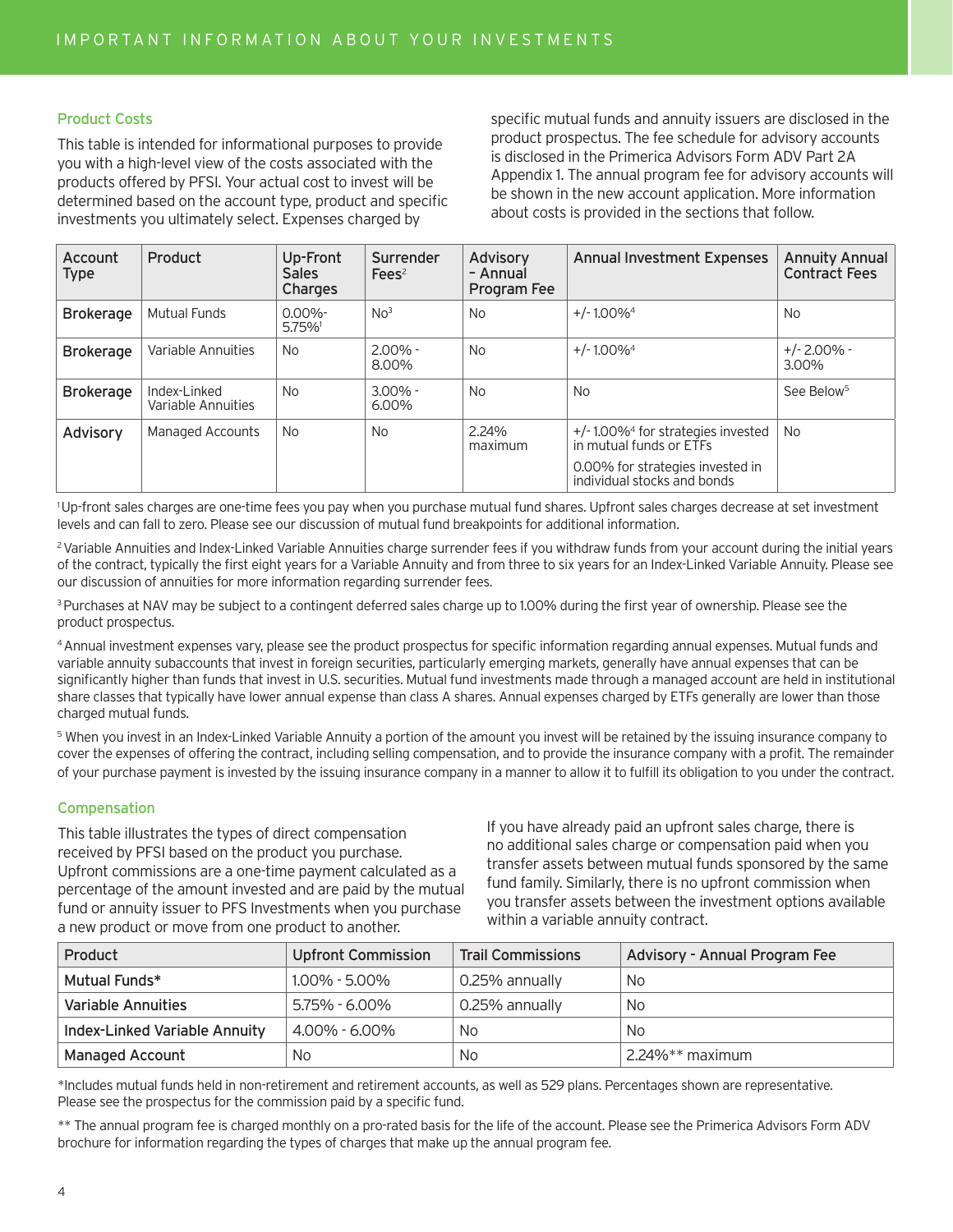### Account Servicing

Your Primerica representative will be available at your request to assist you with your account. PFSI does not accept orders to buy or sell securities via email or text message. For assistance from your Primerica Representative, please call the representative's office. PFSI and account custodians, at their sole discretion, may require account servicing requests to be submitted in writing and/or on forms created for a specific purpose.

## **BROKERAGE SERVICES**

As a broker-dealer, PFSI offers mutual funds, variable annuities, college savings plans, and employer-sponsored retirement plans. The primary brokerage services we provide are investment recommendations and the execution of individual securities transactions. Our recommendations will reflect the information you provide us about your investment objectives, risk tolerance, financial circumstances, and investment needs. We will not be responsible for any information you fail to provide, omit, provide incorrectly, or fail to update when there is a change. PFSI and your representative are primarily compensated through commissions associated with each transaction you enter into. Therefore, our compensation will generally increase the more transactions you execute. In a brokerage relationship, you do not pay for or receive ongoing advice, and **PFSI** does not have an obligation to monitor your investment after the transaction is completed. We do not quarantee the performance of any investment or that your investment objectives will be achieved. Investing in securities involves the risk of loss that you should be prepared to bear. For information about the risks associated with a particular investment, please see the investment's prospectus. We have no obligation to update statements made, or information provided, with respect to a previous recommendation.

While PFSI is also an SEC-registered investment adviser making available managed accounts to the public (see the Advisory Services section later in this brochure), most of our representatives are licensed only as brokerdealer representatives, and not as investment adviser representatives able to offer managed accounts. Information on the licensure of your representative can be found in your investment application. All recommendations by our representatives will be made in a brokerage capacity (with the terms stated above applying to the relationship), unless otherwise expressly stated at the time of the recommendation. If you are interested in learning about or opening a managed advisory account, please be sure to let your representative know.

PFSI and its registered representatives may utilize financial planning tools in providing advice in connection with

brokerage services, but do not offer "financial planning services," hold themselves out as "financial planners," or create or deliver "financial plans." PFSI representatives also do not accept cash or provide tax or legal advice. These materials and any tax-related statements are not intended to be used, and cannot be used or relied upon, by any taxpayer for the purpose of tax planning or avoiding tax penalties. Any taxpayer should seek advice, based on the taxpayer's particular circumstances, from a competent tax advisor. (Please see the Managed Accounts section of this brochure for information about financial planning in connection with our services as an Investment Adviser.)

Under the SEC's Regulation Best Interest, when we recommend a security or an investment strategy involving a security as a broker-dealer, we must act your best interest at the time the recommendation is made, without placing our financial or other interest ahead of your interest. Regulation Best Interest and the best interest obligation do not apply to activities and services we provide other than recommendations, such as marketing communications, trade execution, educational materials, statements of philosophy and investment principles, descriptions of strategies and risks, and generic advice or recommendations that are not particularized to you.

### MUTUAL FUND BROKERAGE SERVICES

### Mutual Funds Offered by PFSI

With the large number of mutual funds available in the marketplace today, PFSI believes that it can better service its clients by limiting the number of fund families that we make available. As a result, we limit our platform to a small group of fund families, and focus our representatives on the funds available on our Primerica Shareholder Services ("PSS") Mutual Fund Platform ("PSS Platform"). The PSS Platform fund families offer a wide selection of high-quality funds. We call these funds our Platform Funds and we allow their sponsors greater access to our representatives to provide training, marketing support and educational presentations. A fund family must enter an agreement to obtain transfer agent or other services from PSS, an affiliate of PFSI, to be considered a Platform Fund. While our representatives are free to sell funds from the other fund families that PFSI offers, the relationship PFSI and PSS maintains with the Platform Funds influences our representatives to sell Platform Funds over other available funds.

### The PSS Platform

A list of our Platform Fund companies can be found at primerica.com/pfsidisclosures</u>. At any time, PSS may add additional mutual fund families to the PSS Platform. PSS provides transfer agent and other shareholder services for investments in the Platform Funds. PSS provides these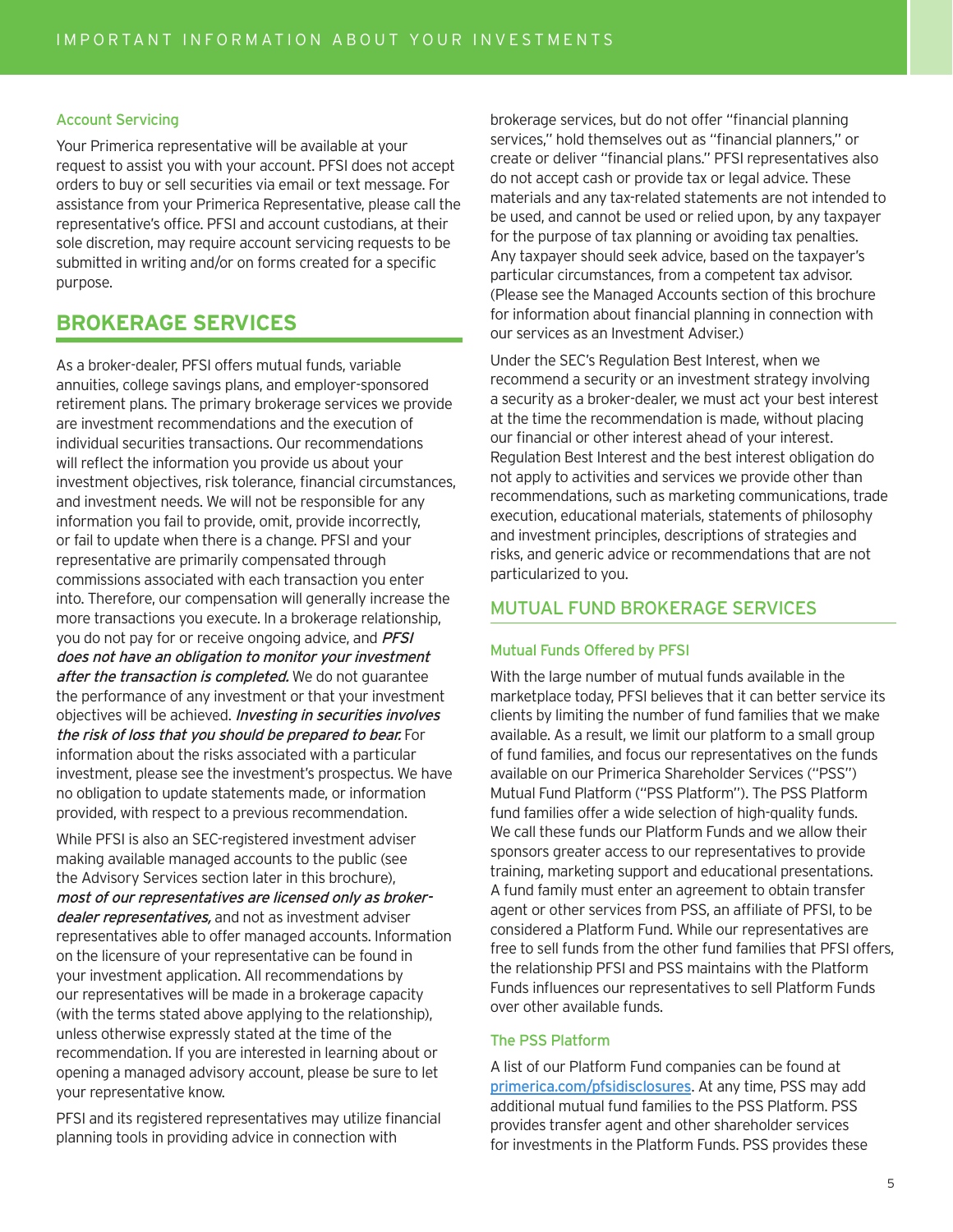services exclusively for PFSI's clients and is compensated in the form of record keeping or other fees paid by the Platform Funds. Because of these payments to PSS, PFSI has an incentive to sell Platform Funds over mutual funds that are not on the PSS Platform. We mitigate this conflict by (i) paying equal compensation to our representatives whether they sell a Platform Fund or a non-platform fund, subject to differences that may exist in breakpoint schedules, and (ii) by disclosing it to you.

PFSI makes it easier to sell Platform Funds, in comparison to non-platform funds, as follows:

- TurboApps MF: All mutual fund sales by PFSI are processed "application-way" direct to the fund. To facilitate Platform Fund investments, PSS has created, and provided to PFSI reps, TurboApps MF, a proprietary software tool. TurboApps MF eliminates the majority of paper applications from the purchase process. Among other benefits, TurboApps MF helps to greatly reduce human error and the receipt of "not-in-good-order" trades. Applications processed via TurboApps MF are transmitted electronically and allow your representative to avoid mailing paper applications to PSS and to be compensated more efficiently. In addition, the use of TurboApps MF tool results in significant cost savings for PSS. Sales of non-platform funds continue to be processed via paper applications.
- Advanced Support Lines: PSS staffs and makes available to PFSI representatives, based on Platform Fund sales volume, a call center where specially trained service personnel assist PFSI representatives with advanced transaction and client service support. Approximately 1,500 PFSI representatives are awarded access to the call center in the first quarter of each calendar year. PSS is reimbursed for the expenses of maintaining the Advanced Support Lines by certain of the Platform Fund sponsors. In exchange for these payments, these sponsors are allowed to brand advanced support lines and then designate the PFSI representatives that have access to the branded lines. These sponsorships incentivize a PFSI representative to recommend the Platform Funds offered by a sponsor, in an effort to requalify for the advanced support lines in the following year. We mitigate this conflict by (i) our routine trade review procedures, and by (ii) disclosing it to you. A list of the contributing Platform Fund sponsors can be found at *primerica.com/* pfsidisclosures.
- EZ Key: PFSI has a proprietary mobile application designed to simplify the Platform Fund sales process for investments of \$25,000 or less. Using information gathered from a prospective customer, the tool proposes an appropriate investment allocation populated with Platform Funds from a single Platform Fund family. PFSI uses third-party investment research and analysis to create the asset

allocations and to select the Platform Funds for each investment profile and chosen Platform Fund family

Clients may access their PSS Platform Fund accounts online at portfolio.primerica.com. Clients may access their non-Platform Funds account online through the fund's client portal.

### The Costs Associated with Investing in Mutual Funds

Before investing in mutual funds, it is important that you understand the fees and expenses that you will be charged. All mutual funds have fees and expenses. These costs are important because they affect the return on your investment. A fund with high costs must perform better than a lower-cost fund to generate the same returns for you.

Generally, the costs for mutual funds we offer fall into two categories: (i) sales charges and (ii) annual expenses.

- Sales charges are fees that the mutual fund charges you in order to pay your representative and PFSI. The mutual funds we offer have different sales charges, which depend on several factors, including share class, the amount of your investment, fund family, and the asset class in which your fund invests.
- Annual expenses include management fees, distribution and service (12b-1) fees, the cost of shareholder mailings, and other fund operating expenses. The fees associated with your mutual fund investment are disclosed in the fee table found in the front of your fund's prospectus. Some of the fees are paid to us or an affiliate (as discussed below).

### (i) Sales Charges and Share Classes

Most mutual funds offer different pricing arrangements, or different "classes" of shares, to meet the needs of different investors. Share classes represent ownership in the same mutual fund, but offer investors a choice in how to pay the sales charges for the fund. PFSI offers mutual fund investments only in Class A shares which are described below. You may be able to obtain other share classes from another financial institution. Other share classes can cost more or less than Class A shares depending upon an investor's facts, including investment size, expected holding period, other mutual fund holdings, and other factors.

Class A Shares: Class A shares generally have a front-end sales charge, paid at the time you purchase the fund. For example, if you have \$10,000 to invest in a fund and the front-end sales charge is 5%, you would be charged \$500, and the remaining \$9,500 would be invested in the fund. The \$500 would be paid to the fund's distributor, PFSI and its representatives as compensation.

The mutual fund family you choose and the type of fund you purchase will affect the sales charges you pay. Class A sales charges for equity funds are generally higher than those for fixed income (i.e. bond) funds. Most Class A equity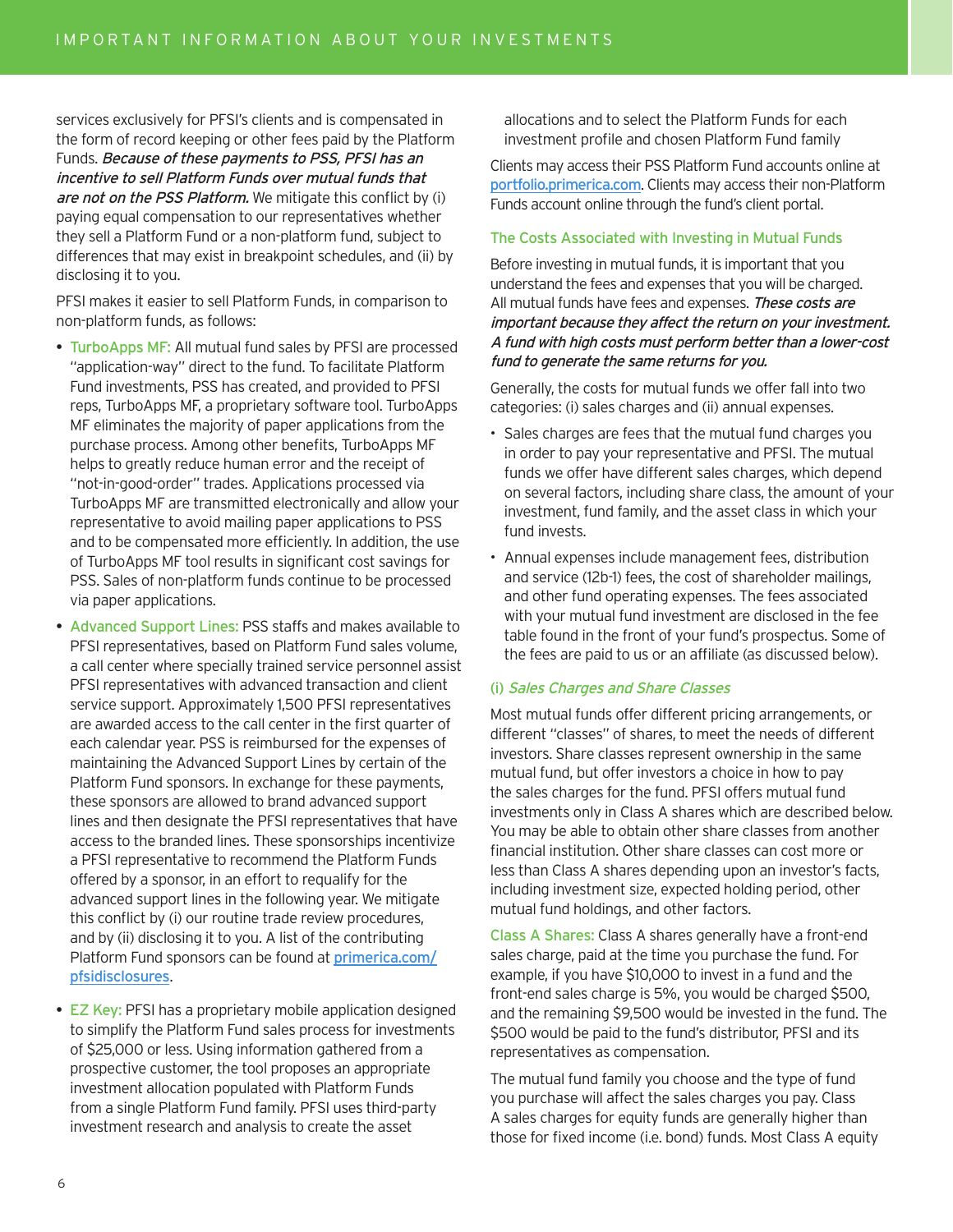funds offered through PFSI have a maximum sales charge of 5.75%, and most bond funds have a maximum of 4.5%. Sales charges vary by mutual fund family. For any mutual fund you are considering, ask your representative for a prospectus, which has information on the exact sales charges associated with the fund. Because sales charges vary by fund company, we and our representatives have an incentive to recommend that you invest in funds that have higher sales charges than those that have lower sales charges. We mitigate this conflict by disclosing this conflict to you. The sales charge for each mutual fund purchase you make will be disclosed to you on the trade confirmation that you receive after your transaction is executed. You can compare breakpoint schedules by reviewing the prospectuses of the funds.

Breakpoints: Typically, Class A shares allow discounts to the sales charge for larger investments. These discounts, known as "breakpoints," help to reduce the overall cost of investing. Each mutual fund prospectus contains a breakpoint schedule that indicates the sales charge based on the amount invested. These breakpoint schedules may vary depending on the fund family in which you invest. Some breakpoint schedules begin at \$25,000, while others start at \$50,000. Breakpoint schedules include a dollar threshold at which you can purchase shares at net asset value, meaning you will not pay a sales charge. For equity funds, the threshold typically is \$1,000,000. Fixed income funds generally allow NAV purchases at lower amounts, such as \$500,000 or \$250,000. Ask your representative for details. You may be able to qualify for a breakpoint based on a single purchase, or by aggregating multiple purchases by using "Rights of Accumulation" or a "Letter of Intent," which are explained below. Note that our compensation is determined by the sales charge you pay. As a result, we and our representatives have a financial incentive to recommend purchases with higher sales charges that result in greater compensation to us. This could occur through recommendations that you split larger investments among two or more fund families to avoid discounts to the sales charge or through recommendations that you invest in funds with less favorable breakpoint schedules; however, we mitigate these conflicts (i) through our supervisory practices and (ii) by disclosing these conflicts to you.

Rights of Accumulation: Most mutual funds allow investors to add the value of previous purchases of Class A shares within the same fund family to the value of the current A share purchase to qualify for breakpoint discounts. These may include purchases in accounts you hold or in accounts held by certain of your relatives, such as spouses or children. Each mutual fund family is different; you should consult with your PFSI representative and review the mutual fund's prospectus or Statement of Additional Information to determine what the rules are. Finally, if you wish to rely upon investments in accounts of related persons to qualify for a breakpoint discount, you must advise your representative of those

accounts. Shares held on the PSS platform generally cannot be combined with shares held at other account custodians for purpose of rights of accumulation.

Letters of Intent: Many mutual funds allow investors to qualify for breakpoint discounts by electing or signing a Letter of Intent, which commits the investor to purchasing a specified amount of Class A shares within the next 13 months. For example, if an investor plans to purchase \$50,000 of Class A shares over the next 13 months in multiple transactions, electing a Letter of Intent would allow the investor to receive the \$50,000 breakpoint on all of the individual purchases made in that period. If an investor fails to invest the amount required by a Letter of Intent, at the end of the 13 months the fund is entitled to collect sales charges based upon the amount actually invested. If you intend to make multiple purchases within a 13-month period, you should consult your PFSI Representative and the mutual fund prospectus to determine if it would be beneficial for you to elect a Letter of Intent.

Reinvestment Privilege: Upon taking a redemption from your mutual fund investment, most fund families will offer you a right to reinvest those funds, within a limited time period, without incurring an additional sales charge. Typically, this right will last for 90 days. To determine what your fund family offers, please check the prospectus or call the customer service number shown on your statements. We and our representatives have an incentive to recommend that you invest in a fund that has sales charges, instead of recommending that you invest in a fund subject to a reinvestment privilege that will not have a sales charge. We mitigate this conflict by disclosing this conflict to you.

As you can see, understanding the availability of breakpoint discounts is important because it may allow you to purchase Class A shares at a lower price. If you wish to learn more about mutual fund breakpoints, you should review the investor alert "Mutual Fund Breakpoints: A Break Worth Taking" on FINRA's website (www.finra.org).

We invite our clients to review the important information on FINRA's web site (www.finra.org) regarding mutual fund share classes, and its mutual fund expense calculator.

### (ii) Annual Expenses

In addition to the sales charges discussed above, you will pay annual fund operating expenses on your mutual fund investment. Typically, these expenses are charged against the daily value of your fund shares over time. These expenses are disclosed in the fee table near the front of your fund's prospectus and include the following:

### Total Annual Fund Operating Expenses (Fund Expense

Ratio): A mutual fund's expense ratio represents the total annual operating expenses of the mutual fund, expressed as a percentage of assets. In general, the total annual expense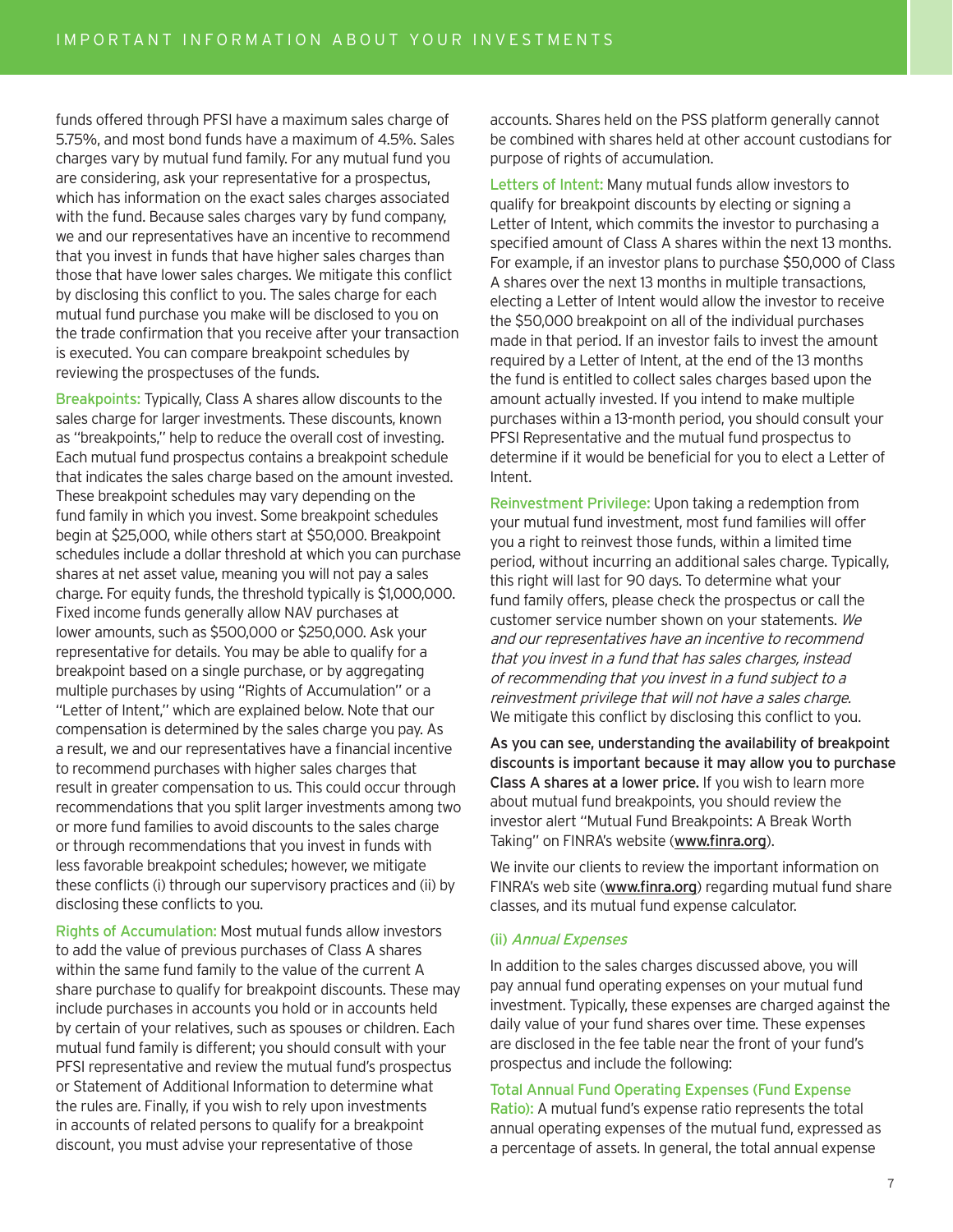ratios for most Class A shares offered through PFSI are between .70% and 1.50%. Some Class A fixed income funds offered by PFSI have total annual expense ratios under 1.00%. Funds that invest in foreign securities, particularly emerging markets, generally have annual expenses that can be significantly higher than funds that invest in U.S. securities.

Management Fees: Our mutual funds menu is limited to actively managed funds, which tend to have higher internal expense ratios than index funds, partly because of higher management fees. Management fees are fees paid out of fund assets to the fund's investment adviser (or its affiliates) for managing the fund's investment portfolio.

Distribution (and/or Service) 12b-1 Fees: "12b-1 fees" are fees paid by the fund out of fund assets to cover distribution and/or shareholder service expenses. These fees get their name from the SEC rule that authorizes a fund to pay these fees, and includes fees paid to brokers for marketing and selling fund shares, such as compensating brokers, paying for advertising, the printing and mailing of prospectuses to new investors, and the printing and mailing of sales literature, and other shareholder services. Most Class A mutual fund shares offered by PFSI have annual 12b-1 fees of .25% of average daily net assets (or \$2.50 per \$1,000) that are paid to PFSI and shared with your representative.

Other Expenses: Other fund operating expenses may include certain shareholder service expenses, custodial expenses, legal and accounting expenses, transfer agent expenses, and other administrative expenses.

### (iii) IRA Custodian Fees

PFSI is the IRS-approved nonbank custodian for the following tax-qualified accounts opened on the PSS Platform: IRAs (Traditional and Roth), 403(b) Custodial Accounts, Coverdell Education Savings Accounts, SIMPLE Plans, Simplified Employee Pensions ("SEP"), and SAR SEPs. For this service, PFSI charges an annual custodial fee of \$25 per account, and when an account is closed, a termination fee of \$30. These fees are subject to change and the current fee is posted on the internet at portfolio.primerica.com. Because of these custodial fees, PFSI has an incentive to promote the sale of Platform Funds as investments for these tax-qualified accounts, over non-platform funds for which PFSI does not provide custodial services. We mitigate this conflict by (i) not sharing any of these custodial fees with our representatives, and by (ii) disclosing this conflict to you. For a discussion of how PFSI favors the sale of Platform Funds, please see the discussion of the PSS Platform, earlier in this brochure.

### Opportunities to Reduce the Cost of Your Mutual Fund Investment

Here are several steps that you can take to make sure you are paying the lowest possible sales charge for a mutual-fund investment:

- Understand how breakpoints work. Read the fund's prospectus and check its website for information about sales charges and other costs of owning the fund.
- Keep your PFSI representative informed. Be sure to tell your PFSI representative about all of your mutual fund investments and those of your family. Discuss with your representative your expected time horizons and any plans you may have for making additional purchases, such as rolling over an IRA or starting a college fund.

### Understanding the Cost of Investing in Multiple Fund Families

Some investors choose to invest in multiple fund families to obtain additional diversification or access to the higher rated funds offered by the different fund families. Note that this investment strategy may increase the cost of investing in mutual funds by reducing the opportunities to achieve breakpoint discounts. Also, there is no guarantee that a multifamily investment strategy will provide significant additional diversification or outperform a single-family strategy.

### Past Performance of a Mutual Fund Is No Guarantee of Future Results

Keep in mind, investing in mutual funds involves risk. Investment returns and principal value will fluctuate, so that an investor's shares, when redeemed, may be worth more or less than their original cost. Generally, investments offering the potential of high returns are accompanied by a higher degree of risk. Historically, investments in small-cap and mid-cap companies involve greater risks and volatility than investments in large-cap companies. Investing in mutual funds that purchase foreign securities is subject to risks not associated with domestic investing, such as currency fluctuations and changes in political and economic conditions. High-yield bonds are rated below investment grade and involve greater risk. These and other risks associated with investing in mutual funds are described in each fund's prospectus, which should be read carefully before investing.

### HOW PFSI AND YOUR REPRESENTATIVE ARE COMPENSATED WHEN YOU BUY A MUTUAL FUND

PFSI and your representative receive compensation when you invest in a mutual fund. The amount of the compensation depends upon the mutual fund share purchased and the amount invested. Because we receive higher compensation in connection with certain investment products as opposed to others, for example Platform Funds over non-platform funds,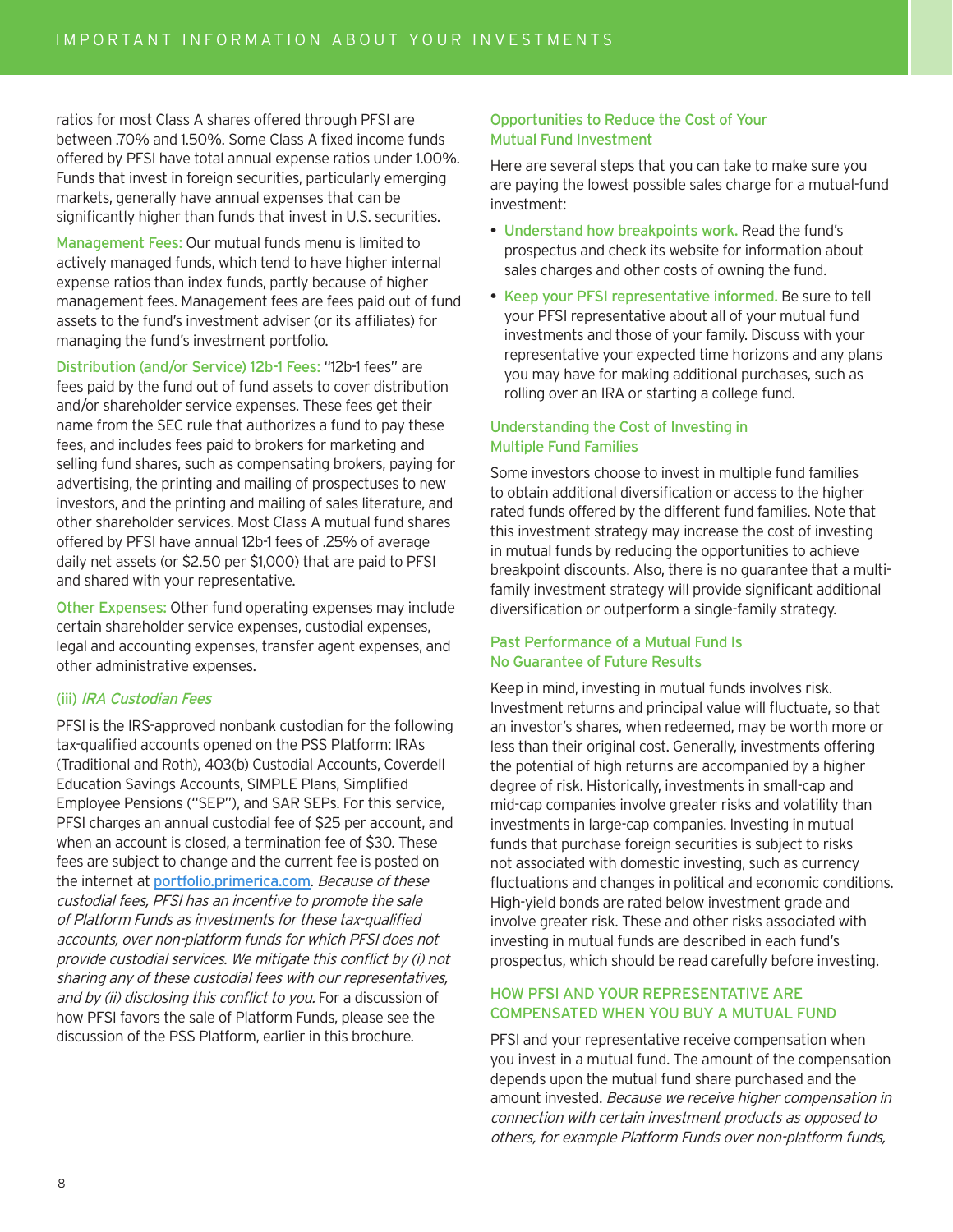or annuities over mutual fund investments, it creates an incentive for us to recommend that you purchase investment products that result in greater compensation to us.

Commissions from Sales Charges and 12b-1 Trails: Class A shares generally charge an upfront sales charge. Part of this amount is paid to PFSI and your representative as a "commission." In addition, PFSI and your representative will receive 12b-1 "trails" as long as you retain the shares you purchased. Sales charges create an incentive for us to recommend that you buy and redeem shares in one fund family to purchase shares in another fund family, causing you to incur an additional sales charge. For more information about the sales charges that apply to particular transactions, please refer to the applicable prospectus or other offering documents.

Revenue Sharing from Mutual Fund Families: PFSI endeavors to collect a mutual fund support fee, or what has come to be called a revenue sharing payment, from the fund families we make available to the public. These revenue sharing payments are paid out of the third-party investment adviser's or other fund affiliate's assets and not from the fund's assets. Their assets however, may be in part derived from the fund's assets. Revenue sharing payments are made to PFSI.

Our representatives do not receive any portion of these payments. We expect the revenue sharing arrangements resulting in the largest payments to PFSI to require the following: (i) a one-time payment of up to .25 percent (25 basis points) of an investor's purchase amount and (ii) a quarterly payment of up to .0175 percent (1.75 basis points) for as long as the fund family retains the investor's assets. For example, on an investment of \$10,000, none of which is invested in the money market fund discussed below, the maximum revenue sharing payment PFSI would receive would be a one-time payment of \$25 and \$1.75 for each calendar quarter that the fund retains the assets. These revenue sharing arrangements vary. Non-platform funds do not pay us revenue sharing. For the Platform Funds, the revenue sharing arrangements range from 0 to .25 percent on sales, and from .05 to .07 percent on assets. Because these arrangements vary, PFSI has an incentive to promote the sale of those fund families that pay us revenue sharing at higher rates. We mitigate this conflict by disclosing it to you, and by not sharing any portion of these payments with our representatives. For a list of participating fund families please go to *primerica.com/* pfsidisclosures.

As of the date of this disclosure, PFSI receives additional revenue sharing on investments in a money market fund offered by one of the Platform Fund families—the Legg Mason Western Asset Government Reserves A2 money market fund. As this is the only money market fund on which PFSI receives revenue sharing, PFSI has an incentive to promote the sale of this fund. We may change this arrangement or

enter into revenue sharing arrangements with a new money market fund at any time. For current information about this arrangement and a calculation of the maximum revenue sharing PFSI could receive, please go to *primerica.com/* pfsidisclosures We mitigate this conflict by disclosing it to you, and by not sharing any portion of these payments with our representatives.

All revenue sharing arrangements are subject to change at any time. For more information, please refer to a fund's description of its revenue sharing practices, usually included in its prospectus or Statement of Additional Information.

Other Compensation: For information about our top producer incentive programs and the meetings and conference support we receive from our Platform Fund and other product sponsors, please see the section "Other Compensation" at the end of this brochure.

### Example of Expenses and Compensation for a Mutual Fund

Following is a list of the types of compensation and client expenses that would result from a \$10,000 investment into a typical Class A share equity fund on the PSS Platform:

- Sales Charges: The client would pay a sales charge in the amount set forth in the prospectus, typically ranging from 5.5%–5.75%. The sales charge is a one-time charge out of the investible assets. For example, if you invest \$10,000 into a fund with a 5.5% load, the sales charge would equal \$550 and the remaining \$9,450 would be invested in the fund.
- Initial Commission: At the time of the investment, PFSI and its representatives would share a commission that is paid from the sales charge.
- Annual Fund Expenses: For every year that the client holds the shares, the client would incur a charge for services provided by the fund. This annual charge is expressed in the fund's gross expense ratio, which can be found in the prospectus. This charge is assessed against the net asset value of the fund over time, and will reduce the client's return or increase the client's loss. For example, on the investment of \$10,000 discussed above, if the \$9,450 is invested into a fund that has a gross expense ratio of 1.00%, the charge for fund expenses in the first year would be approximately \$94.50, assuming no change in the value of the investment.
- 12b-1 Trails: For every year that the client holds the shares, PFSI and its representatives would share trailing 12b-1 fees of .25% of the average daily value of the investment. This .25% of annual trail commissions is charged to the investor and included in the fund's gross expense ratio. For example, on the investment of \$10,000 discussed above, if the \$9,450 is invested into a fund that pays a .25% annual trail, we would be paid \$23.65 in the first year, assuming no change in the value of the investment.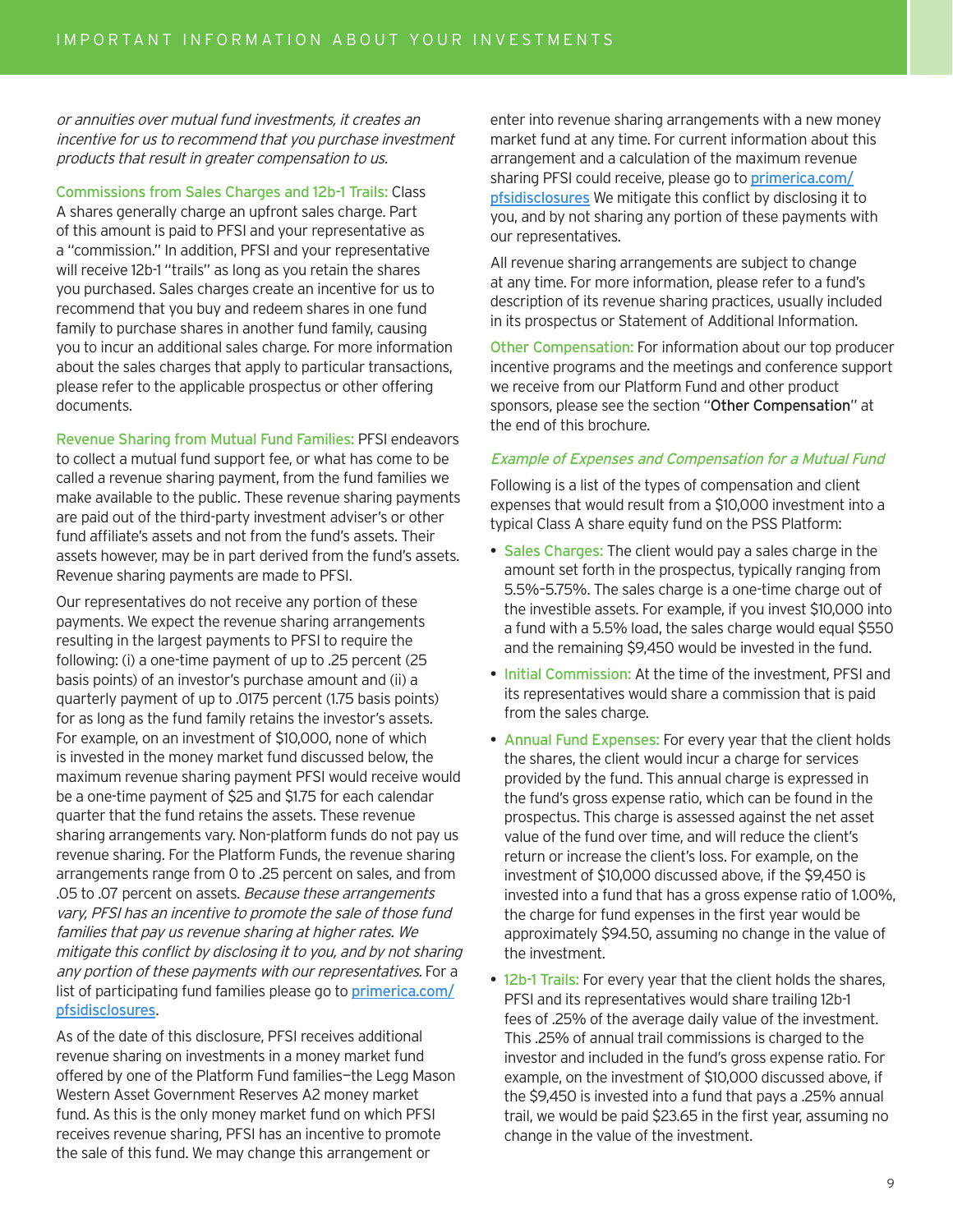### SECTION 529 COLLEGE SAVINGS PLANS

PFSI makes available education savings plans to the public. Education savings plans ("529 Plans") are state-sponsored, tax-advantaged savings programs that let a saver open an investment account to save for a chosen beneficiary's future "qualified higher education expenses" – such as tuition, mandatory fees, and room and board. Withdrawals from 529 Plans can generally be used at any college or university. Investment earnings accrue free from federal income tax while in the account, and if spent on qualified withdrawals, are not taxable income (for federal tax purposes) to the account owner or beneficiary. Many states offer state income tax incentives as well, such as state income tax deductions or tax credits for contributions to a 529 plan. You can invest in any state's plan, not just your own state's plan. There are two types of 529 plans: prepaid tuition plans and education savings plans.

Before deciding to invest in a 529 Plan, you should research and understand your home state's plan. Information on each state's plan, including the amount of the state income tax deduction, is available on the internet. The state tax benefits available from investing in your home state's plan may be significant. PFS Investments does not offer 529 Plans from all states.

While a 529 Plan is intended primarily as a savings and investment vehicle for post-secondary education expenses, withdrawals may be made on a qualified basis (for federal tax purposes) to pay for elementary or secondary public, private or religious school tuition expenses ("K-12 tuition expenses") subject to certain limitations. All account owners should consult with their tax advisors before using a 529 Plan to pay for any K-12 tuition expenses.

Typically, a 529 Plan will offer a range of investment portfolio options, which usually include various mutual funds and a principal protected bank product. They also may include aged-based portfolios which automatically shift toward more conservative investments as the beneficiary gets closer to college age. You should consider different investment options based on your specific circumstances and when you will need the money you are investing. We offer 529 Plans in A and C shares. A shares charge an upfront sales charge; C shares do not but have a higher annual 12b-1 fee. C shares are not eligible for an investment of \$100,000 or more.

Because PFS Investments does not offer a 529 Plan from each state, we may not offer a 529 Plan from your state. If we don't offer a 529 Plan from your state, our representatives have an incentive to recommend an out-of-state 529 Plan to you. An out-of-state 529 Plan may not provide you with any state tax benefits. We mitigate this conflict by disclosing it to you.

### VARIABLE, INDEX-LINKED VARIABLE AND FIXED INDEXED ANNUITIES

An annuity is a contract between an investor and an insurance company whereby the insurance company promises to make periodic payments to the owner or beneficiary, starting immediately (an immediate annuity) or at some future time (a deferred annuity). With the types and complexity of annuities available in the marketplace today, PFSI believes that it can better service its clients by limiting the number of issuing companies whose annuity products we make available and by limiting the types and features of the annuities that we offer from those companies. PFSI and its insurance affiliates Primerica Financial Services, LLC ("PFS"), National Benefit Life Insurance Company, and Primerica Financial Services of New York, Inc. (hereinafter collectively referred to as "Primerica") make available deferred variable, index-linked variable, and fixed indexed annuities from a small number of unaffiliated annuity issuing companies. We also limit the features of the annuity contracts that we make available to our customers. Primerica does not issue its own annuity products. The annuity products available through your Primerica representative are limited to those products for which Primerica has entered into a selling agreement with the issuing insurance company.

To be authorized to offer an insurance company's annuity products, a Primerica representative must be appointed by the issuing insurance company. Not all of our representatives are appointed to sell annuities. The product types that your representative is authorized to sell will be disclosed in your account opening documents.

A primary benefit of a deferred annuity is that it allows your money to grow on a tax-deferred basis. In other words, you are not taxed on investment earnings until you withdraw them from the contract. This allows the money that otherwise might have been withdrawn to pay taxes to remain invested and continue to grow and compound. This benefit of taxdeferred growth, however, comes with the penalty on early withdrawals. If you withdraw money from a variable, indexlinked variable or fixed indexed annuity before reaching age 59 1/2, you may be subject to an "early withdrawal penalty" imposed by the IRS.

The penalty equals 10% of the investment earnings withdrawn from the account. Also, earnings withdrawn from the annuity are taxed at ordinary income rates, not the lower capital gains tax rates. Lastly, when the owner of a variable, indexlinked variable or fixed indexed annuity dies, the beneficiary is taxed on all appreciation or earnings that remain in the account. This is different than investments held in a taxable account which receive a basis that is stepped-up to its market value on the date of the owner's death, thereby avoiding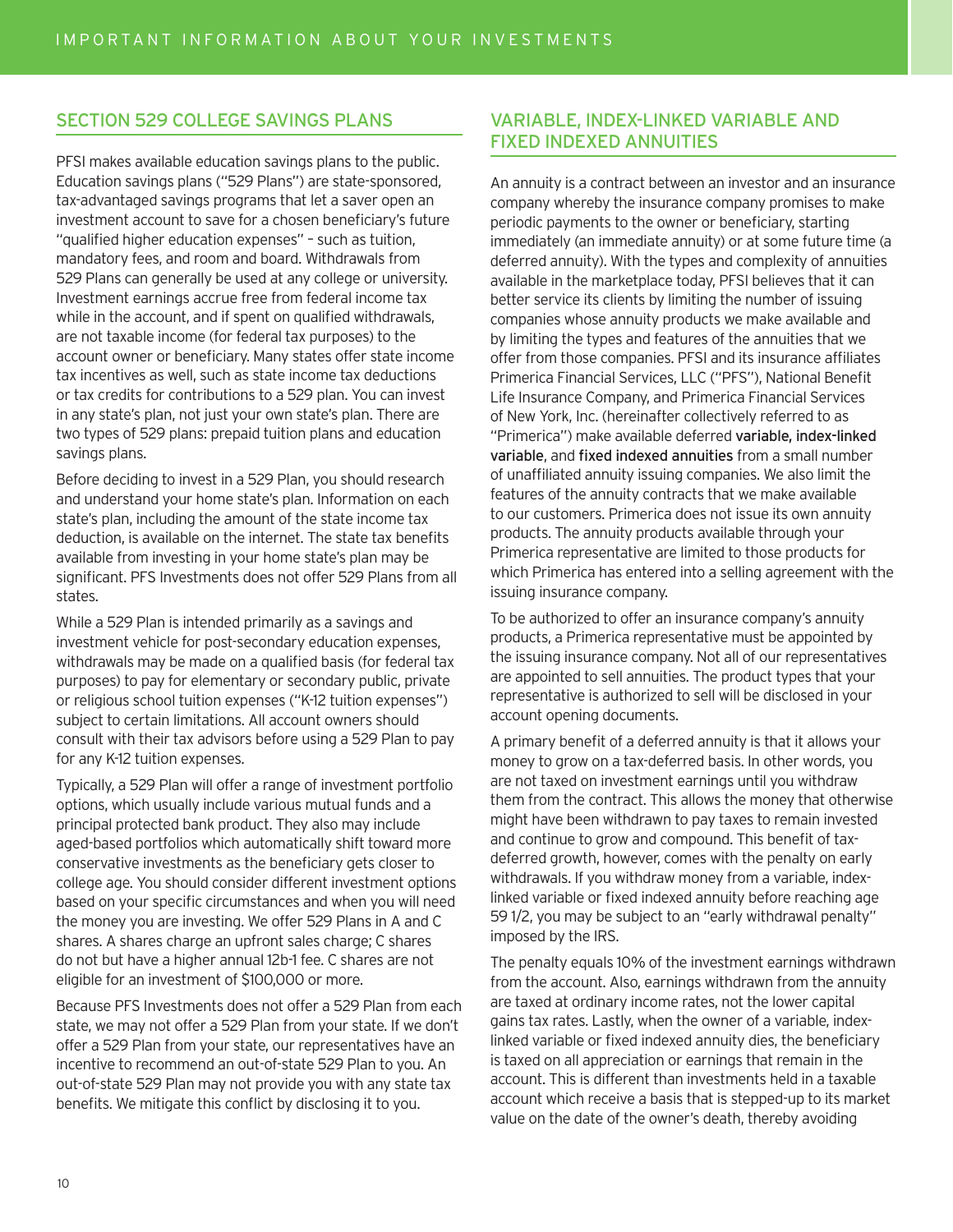income tax on the appreciation in the account. The higher your federal income tax bracket, the greater the potential benefit you could receive from the tax-deferral feature of a deferred variable annuity. Many experts agree, however, that you should maximize your deductible contributions to tax-advantaged retirement accounts (such as a 401(k) or IRA), before investing in an annuity to obtain tax-deferred growth.

### Understanding Variable Annuities

Because of the tax penalty assessed against withdrawals before age 59 1/2 and the potential for withdrawal fees charged by the issuing insurance company during the initial years of the contract (typically 8 years), deferred variable annuities are considered a long-term investments designed for retirement savings or other long-term goals. Most deferred variable annuities offer multiple investment options from which you choose to invest your savings. Generally, these investment options work like mutual funds and invest in stocks, bonds and other securities. Over the life of the contract, these products allow you to switch your money between these investment options without incurring income taxes or sales charges. The longer you hold the variable annuity and the more you avail yourself of the different investment options, the more valuable it is to you. Some variable annuities offer automatic portfolio rebalancing that will periodically (quarterly, semi-annually, or annually) realign investments to your original asset allocation. As with mutual funds, the investment options in a variable annuity are generally subject to market risk, including the possible loss of principal. Some products make available a fixed account option that guarantees a fixed return for a period of time and is not subject to market risk.

Variable annuities charge annual fees that the issuing insurance company will deduct from the value of your contract. These fees typically include a mortality and expense charge, fees associated with the sub-account investments and optional riders. Additional annual fees will be charged if you select optional contract benefits, such as guaranteed income riders and death benefits. (See below for additional information) When deciding whether to purchase a variable annuity, you must decide whether these features and benefits are worth the additional fees. As with any investment, it is important that you understand the fees and expenses as they will reduce your overall return and how long your money will last in retirement. At Primerica, in general the minimum required investment to purchase a variable annuity is \$50,000, and the minimum age is 50 (unless your purchase is made via a 1035 exchange or other exceptions are met). Variable annuities are offered by PFS Investments Inc.

### Understanding Index-Linked Variable Annuities

Index-linked variable annuities are deferred annuity contracts offering partial downside protection (sometimes referred to as a "buffer") against market losses and growth potential that is subject to a cap. Investment in the index-linked option does not involve your ownership of an underlying portfolio of securities, but is based on a contract between you and the issuing insurance company. Typically, you choose from several investment segments, which may vary by index utilized, duration of investment and amount of downside protection. The performance of the selected price return index over the period of the investment segment, subject to the buffer and the cap, is used to determine the value of your contract at the end of the segment. Price return indices track the rise or fall of the share prices of stocks included in the index; however, they do not include or reflect dividends paid by those stocks. Therefore, the performance of the price index tracked by the segment will not equate to the total returns of actually owning the underlying stocks or owning shares of a mutual fund or variable annuity subaccount such as a mutual fund or variable annuity subaccount. The difference between the price index and total return will be greater (1) for indices that contain either more or higher dividend paying stocks, and (2) over longer periods of time as the difference affects the compound return.

It is important to note that there is no guarantee of principal in an index-linked variable annuity, as the buffer provides only partial protection against a loss. For example, if you are invested in a segment with a 10% buffer, only the first 10% of your losses will be avoided. In exchange for the buffer you will be subject to a "ceiling" or cap on your potential gains. If the actual index returns are higher than your cap, you will not receive any gains above the cap. In general, a higher downside protection will be associated with a lower ceiling or cap on your index gains. This means that, in general, the more earnings potential an investment segment offers, the lower the downside protection will be. While the downside protection offered by index-linked variable annuity contracts remain consistent, the published cap rates associated with the corresponding buffers are subject to change as often as every two weeks. Depending on the product purchased, you may not know the cap rate you will receive until the contract is issued. Different index-linked annuity products with similar investment options and buffers may offer higher or lower cap rates. Once your contract has been issued, your cap rate is locked in for the duration of your contract.

No annual fees are charged against your contract value in the index-linked investment option. At the start of a segment, however, a portion of the amount you invest will be retained by the issuing insurance company to cover the expenses of offering the contract, including selling compensation, and to provide the insurance company with a profit. The remainder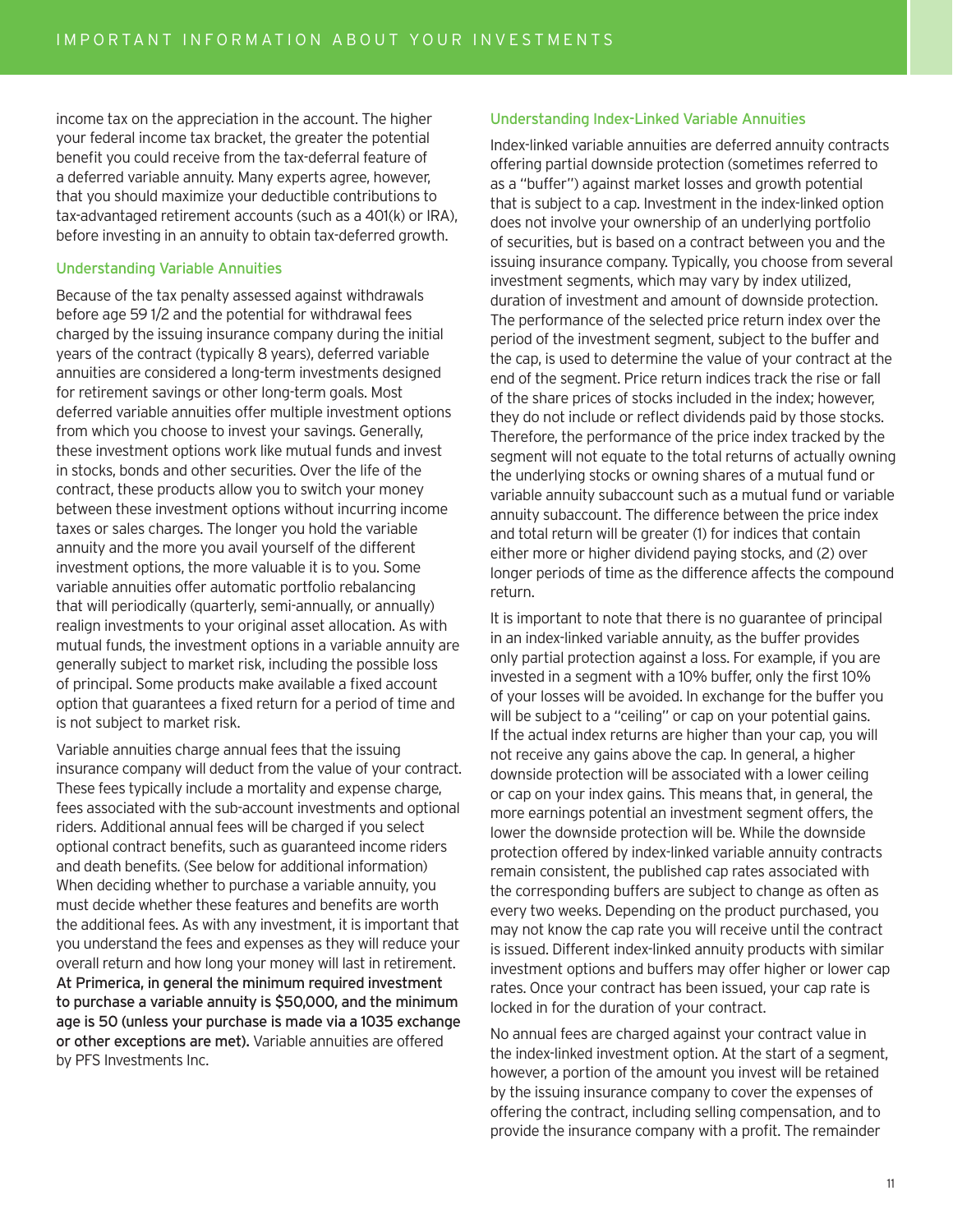of your investment is invested by the issuing insurance company in a manner to allow it to fulfill its obligation to you under the contract.

Early withdrawal from an index-linked investment option will result in the return of your funds at an "interim value," which is an estimate of the fair value of your investment on a date before maturity, adjusted by an amount that is designed to protect the insurance company from the risks of paying out your segment account before maturity. Even if the segment index has experienced positive growth, the interim value calculation could result in an amount that is less than your initial investment. Because the interim value calculation applies to all withdrawals before the segment end, index-linked investment options are not appropriate for investors who will need to access the contract value to satisfy IRA minimum distribution requirements Generally, an index-linked variable annuity offers greater upside potential, but less downside protection at maturity than fixed indexed annuities, which provide a guaranteed minimum return. At Primerica, in general the minimum required investment to purchase an index-linked variable annuity is \$25,000, and the minimum age is 45 (unless your purchase is made via a 1035 exchange or other exceptions are met).

Because the minimum investment and the minimum age required to purchase an index-linked variable annuity is less than the minimum investment and minimum age required to purchase a variable annuity, we have an incentive to recommend that you purchase an index-linked variable annuity if you are not eligible to purchase a variable annuity. We mitigate this conflict by (i) training our sales force to understand the costs and risks associated with index-linked annuities, (ii) through our supervisory practices, and (iii) disclosing it to you. Index-linked variable annuities are offered by PFS Investments Inc.

### Understanding Fixed Indexed Annuities

A deferred fixed indexed annuity is a contract between you and the issuing insurance company that provides that your money will earn interest based on changes in a market index (e.g., the S&P 500 Index) over a set period of time (the index term). The issuing insurance company uses a formula to determine how a change in the index will affect the amount of interest that the company will add to your annuity at the end of each index term. The interest rate is guaranteed never to be less than zero, so a fixed indexed annuity should not lose value in a down market. The insurance company's formula caps the interest you can earn in each index term, so your gains in a strong market will be limited. Fixed indexed annuities tend to offer lower growth than most investment products and are generally considered to be conservative investments. Because there are no subaccount or mortality and expense fees associated with fixed indexed annuity contracts, they are often described as having lower fees and

expenses than other investment products, such as variable annuities or mutual funds. The issuing insurance company covers its expenses by investing your funds in a manner that provides the insurance company with a greater return than it is required to pay to you under the terms of the annuity contract. There is an opportunity cost to investing in a fixed indexed annuity, because for the term of the contract, you are giving up the growth potential you might have realized from investing in mutual funds or other securities. Fixed indexed annuities are long-term investment products with surrender periods lasting up to ten years and are not intended for investors seeking to minimize losses during short-term market downturns. At Primerica, the minimum required investment to purchase a fixed indexed annuity is \$25,000, and the minimum age is 50 (unless your purchase is made via a 1035 exchange or other exceptions are met). Fixed indexed annuities are offered through Primerica Financial Services, LLC, an insurance affiliate of Primerica, Inc.

### How the Return Is Determined on a Fixed Indexed Annuity:

The interest you receive on your fixed indexed annuity is based on the change in an index over a set period of time. The amount depends upon certain factors. The "participation rate" determines how much of the increase in the index is allocated to the contract holder. The "cap rate" is the maximum rate of interest the contract holder could earn during the index term, and the crediting method is the manner in which the insurance company determines the interest to be added to your account. For example, for a "Monthly Point-to-Point" crediting method.

The change in the index is calculated for each month during the index term. Monthly change is limited to the "cap rate" for positive changes. At the end of the index term, all monthly changes are added. If the result is positive, interest is added to the annuity. If the result is negative or zero, no interest (0%) is added. More information about how the interest you receive is calculated can be found in your fixed indexed annuity contract.

Your fixed indexed annuity may have a Market Value Adjustment (MVA) provision, which is a calculation that applies to unexpected withdrawals (such as excess withdrawals or withdrawals made during the surrender charge period). An MVA is a method to protect the insurance company against losses suffered from unwinding long-term investments in order to provide cash to fund unexpected withdrawals. Before you take an unexpected withdrawal from a fixed indexed annuity, make sure you understand whether or not you will incur an MVA.

### Features of Annuities

"Free Look" Period: Deferred annuities allow a "free look" period during which you can cancel the contract without paying withdrawal charges. The "free look" period begins when you receive the contract, but you should review the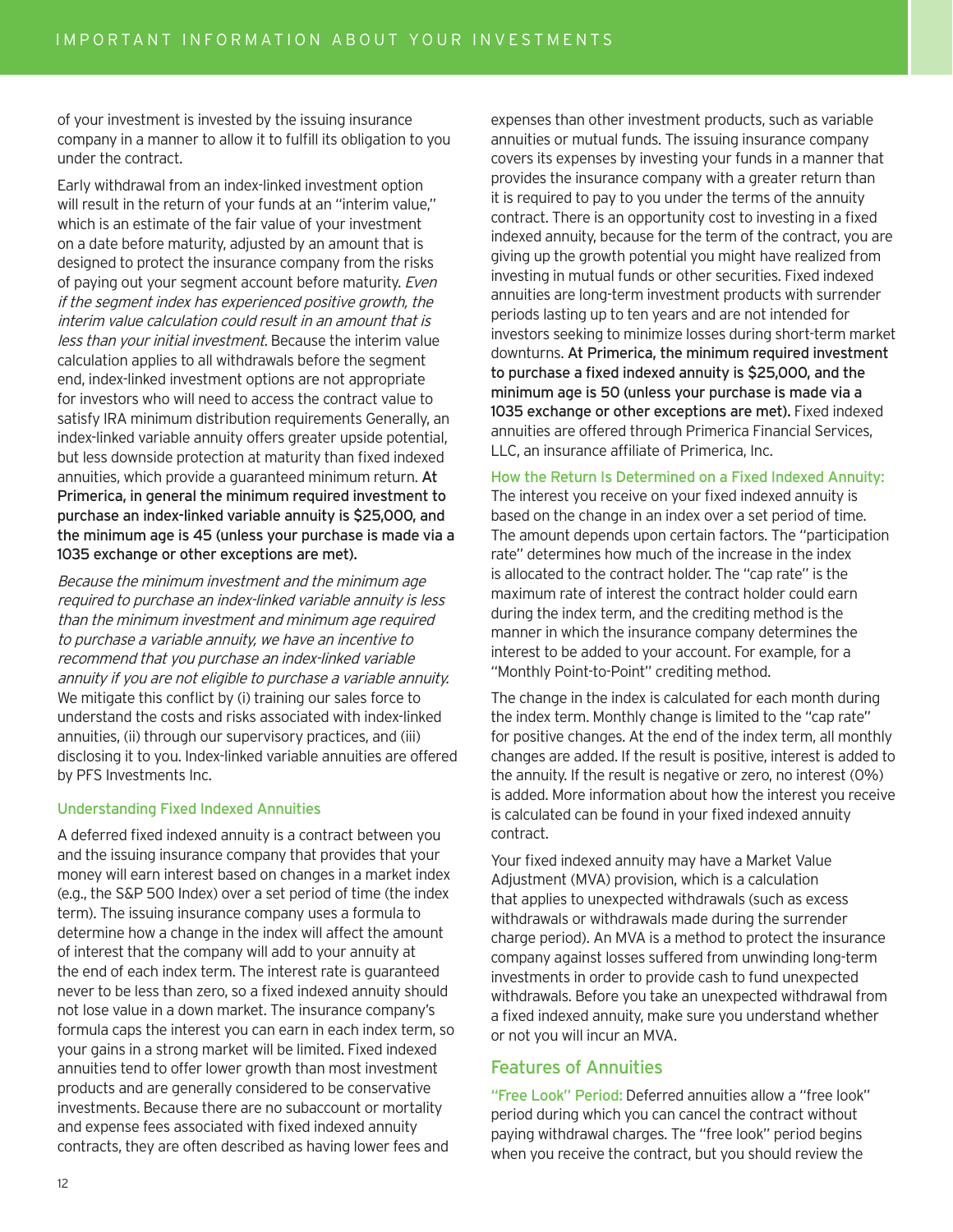contract prospectus to determine how long it lasts. A period of ten (10) days is common, but they vary by state. You should use the "free look" period to review the product and confirm it is consistent with your investment goals. You should understand, however, that in most cases the purchaser bears the risk of market loss during the free look period.

Withdrawal Charges: Most deferred annuities assess a charge on the withdrawal of purchase payments during the withdrawal charge period. The withdrawal charge period for variable annuities is usually seven or eight years, but differs from product to product. The index-linked variable annuities offered by Primerica have withdrawal charge periods ranging from 3 to 6 years, and the fixed indexed annuities have withdrawal charge periods from 6 to 10 years. The charge is usually higher in the earlier years, lower in the later years and is eliminated when the withdrawal charge period ends. For example, a typical withdrawal charge would be 8% of the amount withdrawn in year 1, 7% in year 2, and so on until the withdrawal charge period expires. A new withdrawal charge period will apply to each purchase payment made. For example, a withdrawal charge period will apply to your initial investment and if you make a subsequent investment five years later, a new withdrawal charge period will apply to the subsequent investment.

Variable, index-linked variable and fixed indexed annuities have withdrawal charges, and it is important that you understand how the withdrawal charge works for any annuity you are considering. Consult the annuity contract or prospectus for the amount of the withdrawal charge and the length of the withdrawal charge period.

To get the most out of any deferred annuity, you should avoid withdrawal charges, which means you should have other money available to cover known expenses, and an extra amount for unexpected expenses or emergencies. Before buying a variable, index-linked variable or fixed indexed annuity, consider your future liquidity needs. Because of the withdrawal charge and the IRS penalty on early withdrawals, a deferred annuity is not suitable for individuals with short-term investment goals. Generally, Primerica will not accept the purchase of a variable, indexlinked variable or fixed indexed annuity when an investor's withdrawal plans (as disclosed at the time of purchase) will cause the investor to incur a withdrawal charge.

Death Benefits: In today's marketplace, most variable annuities include a standard death benefit that you pay for through the contract's annual expenses, and an optional enhanced death benefit for which you pay an additional annual fee. The following examples illustrate two of the more common death benefit options.

• Principal Protection: A principal protection benefit provides that upon your death your beneficiaries would receive the greater of (i) the actual value of your contract, or (ii) your

total contributions less any withdrawals. Note that your beneficiaries would be guaranteed to receive at least the total of your contributions less withdrawals, and would be protected against losses to your investment upon your death.

• Annual Step-Up: Some annuities offer an optional death benefit that provides enhanced protection for an additional fee. Some optional death benefits provide that upon your death your beneficiaries receive the greater of (i) the actual value of the contract, (ii) your total contributions less withdrawals, or (iii) the highest value the contract had attained on any contract anniversary (i.e. the stepped-up value) adjusted for withdrawals.

If you have adequate life insurance, the additional protection of an enhanced death benefit may be unnecessary. Additionally, because withdrawals reduce any enhanced death benefit, it may be of limited value to you if you plan to take significant withdrawals from your contract. Also, remember that any additional options you choose that impose additional charges will reduce your account balance more quickly over time. Note that the death benefits offered by index-linked variable annuities may vary significantly from the options explained above, and, while there may not be an explicit fee associated with a death benefit in an index-linked variable annuity contract, you may receive a lower cap rate if you choose to elect a death benefit. Not all index-linked variable annuities offer death benefits as a standard feature. Generally, fixed indexed annuities do not offer death benefits.

Annuitization: All deferred annuities provide one or more annuity payment options, whereby you use the assets in the contract to purchase a future guaranteed stream of payments from the insurance company. Usually, the decision to "annuitize" a contract is not made until at or near retirement. Consult the contract or prospectus and talk to the insurance company to determine your options. As people live longer lives, annuity payments can help guard against outliving your money and represent a valuable retirement planning option.

Optional Living Benefit Riders: For an additional fee, most deferred variable and fixed indexed annuities offered through Primerica offer optional living benefit riders that provide guaranteed annual income for the life of the owner. Joint living benefit riders provide guaranteed income for the lives of the owner and a spouse. Many living benefit riders guarantee a predetermined withdrawal from your account each year (such as 5% or 6% of a benefit base) and promise to continue to pay you that amount even if your actual account value drops to zero. Other living benefit riders offer a higher upfront withdrawal rate (such as 6 % or 7% of a benefit base) but promise to pay you a lower amount (such as 3% or 4%) after your actual account value drops to zero. If you take withdrawals in excess of the withdrawal amount offered by the living benefit rider, however, your annual payment may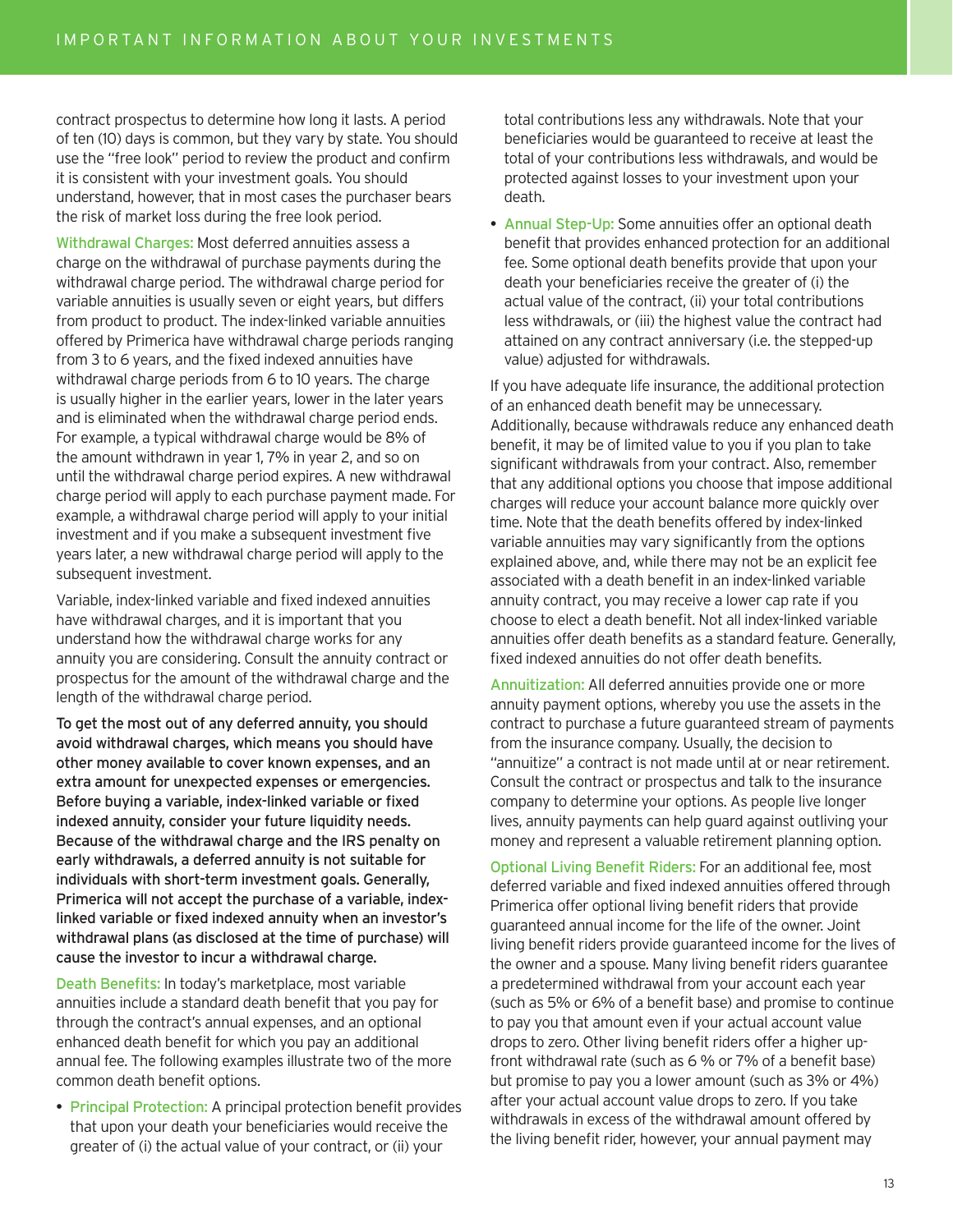be significantly reduced, or you may lose any lifetime income guarantee. The income payments from a living benefit rider are typically calculated based on a benefit base, which is a number separate from your account value. Many living benefit riders offer automatic increases (or "step-ups") to the benefit base in the years before you start taking income payments from your annuity. It is important to note that these guaranteed increases apply only to the benefit base and do not affect your account value. Also, while "step-ups" allow you to build a bigger benefit base by delaying withdrawals, a higher benefit base will not be advantageous to you unless you take income payments for long enough to receive the guaranteed payments from the insurance company after your account value drops to zero. Choosing a living benefit rider does not require you to give up your account value in exchange for the benefit payments. When used appropriately, living benefit riders provide unique opportunities for retirement planning. The terms of living benefit riders may vary substantially across products and are offered at the discretion of the issuer. Please carefully review the prospectus or other product materials for each one you are considering. The income guarantees are backed by the issuing insurance company and are subject to its financial stability and claims paying ability. The living benefit riders available for variable annuities made available by Primerica have an average cost of 1.25%, with up to 1.5% for a joint rider. The living benefit riders available for fixed indexed annuities offered by Primerica cost approximately 1%. The index-linked variable annuities offered through PFSI do not offer living benefit riders at contract issue.

Early Withdrawal Penalties and 72(q) or 72(t): Withdrawals from a variable, index-linked variable or fixed indexed annuity prior to age 59 1/2 are subject to a 10% IRS early withdrawal penalty. The penalty equals 10% of the earnings withdrawn from the account. This penalty can be avoided, however, by opting to participate in a 72(q) or 72(t) program. Internal Revenue Code Sec. 72(q) (non-qualified variable annuities) and 72(t) (qualified accounts such as IRAs) permit penaltyfree withdrawals if the withdrawals follow one of three IRS formulas for "substantially equal periodic payments." Upon request, your product issuer should provide you with the allowable payment amount under each approved method. Once you elect a 72(q) or 72(t) program, you are committed to continuing the withdrawals for the longer period of 5 years or until you reach age 59 1/2. Generally, if you alter the withdrawal schedule, then all of the withdrawals taken under the program become subject to the 10% early withdrawal penalty. While a 72(q) or 72(t) program is beneficial for many early retirees, there are instances in which locking into such a program may not be in your best interest. Before starting a 72(q) or 72(t) program, talk to your tax advisor.

### Annuities in Tax-Advantaged Retirement Accounts

You may consider investing in a variable, index-linked variable or fixed indexed annuity within a tax-advantaged retirement plan (such as an IRA, 403(b), SEP or Keogh). When considering the purchase of one of these annuities within a tax-advantaged retirement plan, you need to understand that money in a tax-advantaged retirement plan is already tax-deferred, and therefore, the tax-deferral feature of the annuity is of no additional benefit. The decision must be based on the other features and benefits of the annuity, not the tax-deferral feature. Likewise, the taxation of withdrawals from a tax-advantaged retirement plan depends upon the tax rules that govern the plan, not the variable or fixed indexed annuity or other investment within the plan.

### HOW PRIMERICA AND YOUR REPRESENTATIVE ARE COMPENSATED WHEN YOU INVEST IN A VARIABLE, INDEX-LINKED VARIABLE OR FIXED INDEXED ANNUITY

Upfront Compensation: The variable, index-linked variable and fixed indexed annuities offered by Primerica do not charge an upfront sales charge, but Primerica and your representative receive a commission from the issuing insurance company when you invest. The amount of the commission depends upon the particular product you purchase, your age and the length of the contract surrender period. Unlike the commission discounts (i.e. breakpoints) offered by Class A mutual fund shares, for the variable, index-linked variable and fixed indexed annuities offered by Primerica, the rate of commission does not decrease at higher levels of investments. Therefore, a larger investment that is eligible for a reduced sales charge in such mutual funds would generate a higher commission when invested in a variable, index-linked variable or fixed indexed annuity. Because of the commission discount offered by Class A mutual fund shares, PFSI representatives have an incentive to offer variable, index-linked variable or fixed indexed annuities at these higher levels of investments. We mitigate this conflict by (i) having every customer that is considering an annuity complete a contract suitability questionnaire which requires them to articulate the reasons they desire to invest in an annuity to help us determine a reasonable basis for recommending an annuity, (ii) establishing eligibility guidelines and limitations on the availability of our annuities products, and (iii) through our supervisory practices, and (iv) disclosure.

(i) Variable Annuities: Generally, the upfront commission Primerica receives from the issuing insurance company on the purchase of a variable annuity by a person under 70 is the same percentage of the amount invested no matter which product is purchased, with a few exceptions. For a list of the variable annuities we sell and the upfront compensation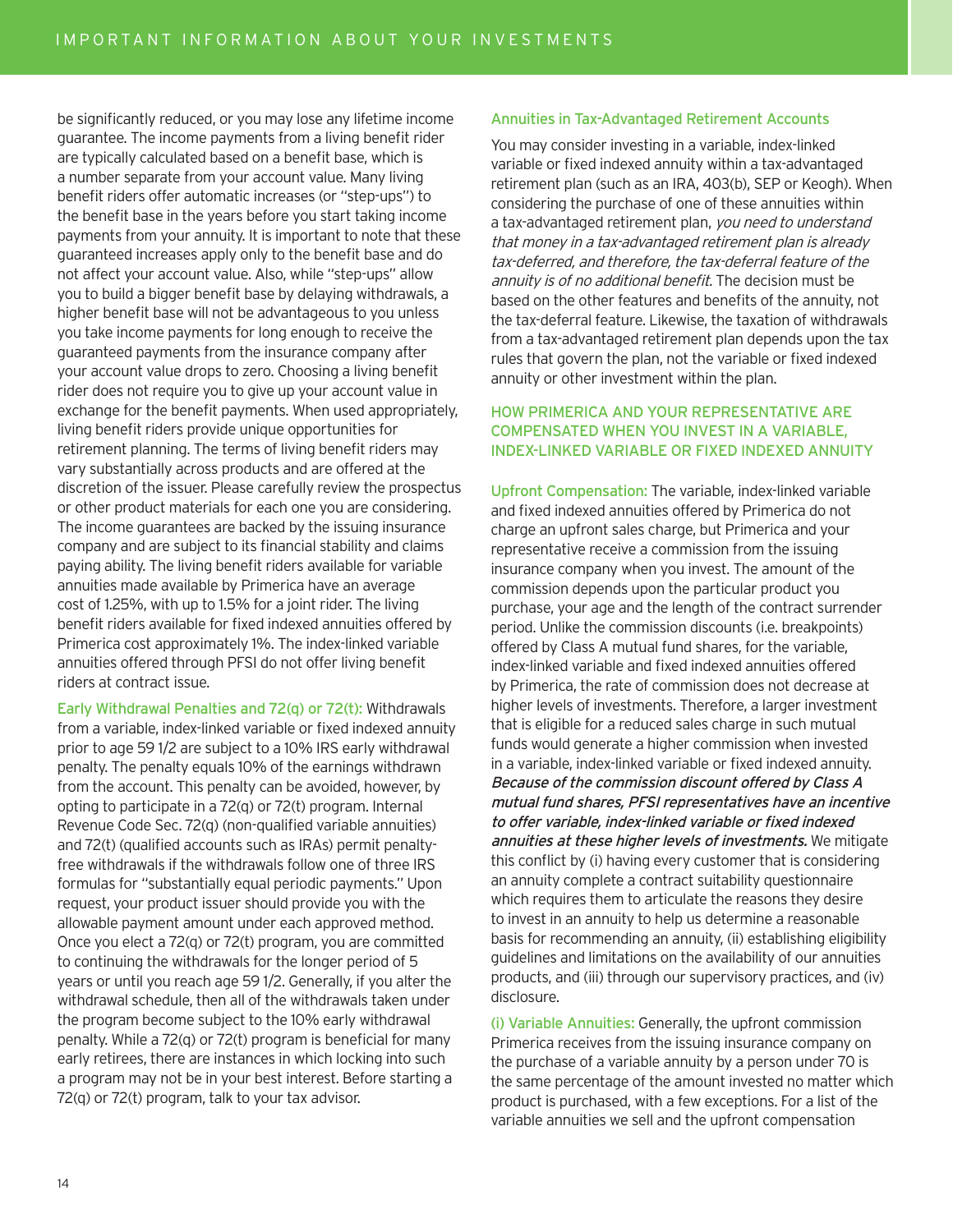paid to us by each provider, please go to primerica.com/ pfsidisclosures. Because the upfront commission we receive is not the same from all providers, we have an incentive to promote the sale of products that pay us more over the other variable annuities we offer in order to receive a higher upfront commission. We have mitigated this conflict by levelizing the compensation that we pay to our representatives at 5% of the amount invested no matter which variable annuity is sold. Note that commissions may be lower than 5% where the purchaser is older, with the age bands for lower commission rates varying by product. Also, for exchanges from a Brighthouse PEIV to a Brighthouse PrimeOptions annuity, the upfront commission paid to our representative is 2.0% of the amount invested.

(ii) Index-Linked Variable Annuities: Generally, the upfront commission received by Primerica on the purchase of an index-linked variable annuity is higher for the products with longer withdrawal charge periods. Accordingly, Primerica and your representative have an incentive to sell you an indexlinked variable annuity with a longer withdrawal charge period. For a list of the index-linked variable annuities we sell and the upfront compensation paid to us by each provider, please go to primerica.com/pfsidisclosures. We mitigate this conflict as follows: (i) we have levelized the compensation paid to our representatives at 5% of the amount invested for all index-linked variable annuities we offer with 5-6 year withdrawal charge periods (and the purchaser is 80 or under); (ii) we will not accept the purchase of any index-linked variable annuity when the customer's withdrawal plans, as disclosed at the time of the purchase, will cause that customer to incur a withdrawal charge; (iii) we limit a customer's investment into an index-linked variable annuity based on their liquid net worth; and (iv) by disclosure. For the sale of an index-linked variable annuity with a three-year withdrawal charge period Primerica pays its representatives a 3.5% upfront commission (when the purchaser is under 80) and 1.75% where the purchaser is 80 or over.

In addition, the eligibility requirements for index-linked variable annuities differ from eligibility requirements for variable annuities. Our representatives have an incentive to sell you an index-linked variable annuity if you do not meet the higher minimum age requirement and higher minimum investment amount to purchase a variable annuity. We mitigate this conflict as follows: by (i) having every customer that is considering an annuity complete a contract suitability questionnaire which requires them to articulate the reasons they desire to invest in an index-linked annuity to help us determine a reasonable basis for recommending an indexlinked annuity, (ii) through our supervisory practices, and (iii) disclosure.

(iii) Fixed Indexed Annuities: Generally, the upfront commission received by Primerica on the purchase of a fixed indexed annuity is higher for products with longer withdrawal charge periods. For a list of the fixed indexed annuities we sell and the upfront commission paid by each provider, please see primerica.com/pfsidisclosures. Accordingly, we have an incentive to sell you a fixed indexed annuity with a longer withdrawal charge period. We mitigate this conflict as follows: (i) by not accepting the purchase when the customer's withdrawal plans, as disclosed at the time of the purchase, will cause that customer to incur a withdrawal charge; (ii) by limiting investment into a fixed indexed annuity based on liquid net worth; and (iii) through disclosure. The upfront commission paid to our representatives on the purchase of a fixed indexed annuity by a person under 70 is as follows: (i) 5% of the amount invested for products with 9-10 year surrender schedules; (ii) 3.85% of the amount invested for products with a 7 year surrender schedule, and (iii) 3.00% for products with a 6 year surrender schedule. Commissions may be lower where the purchaser is older, and age bands vary by product. For Lincoln OptiChoice 7 in New York, the upfront commission paid when the client is under 75 is 3.25%; when the client is 75-80, the commission is 2.25%, and when the client is over 80, the commission is 1.25%.

Trail Compensation: In addition, for variable and fixed indexed annuities, Primerica and its representatives receive annuity contract servicing payments (sometimes called "trail commissions") beginning in the second year of the contract and continuing for as long as you retain your variable or fixed indexed annuity. The trail commission for all variable and fixed indexed annuities is 0.25% (25 basis points) annually of the value of the assets in the contract. Primerica does not receive trail commissions on index-linked variable annuities. Both the upfront and trail commission payments are paid by the issuing insurance company to Primerica, which in turn pays its representatives. To determine the upfront and trail commission paid by the issuer of the product you are considering, please see the prospectus or contract. These commissions are indirectly paid by the contract owner over time through the product expenses.

Revenue Sharing and Marketing Support: Primerica receives additional compensation from the issuers of the variable, index-linked variable and fixed indexed annuities we offer to the public for providing marketing, training and administrative services in support of the products. The amount of compensation is determined by the particular arrangement between Primerica and each issuer. Generally, the arrangement resulting in the most compensation to Primerica per annuity sale requires the following: (i) a onetime payment of 1.25% (125 basis points) of an investor's premium payments and (ii) a monthly payment of 0.095% (9.5 basis points) of the total assets in a contract for as long as the insurance company retains the assets. For example, on a premium payment of \$10,000 into any variable, indexlinked variable or fixed indexed annuity offered by Primerica, the largest additional compensation payment Primerica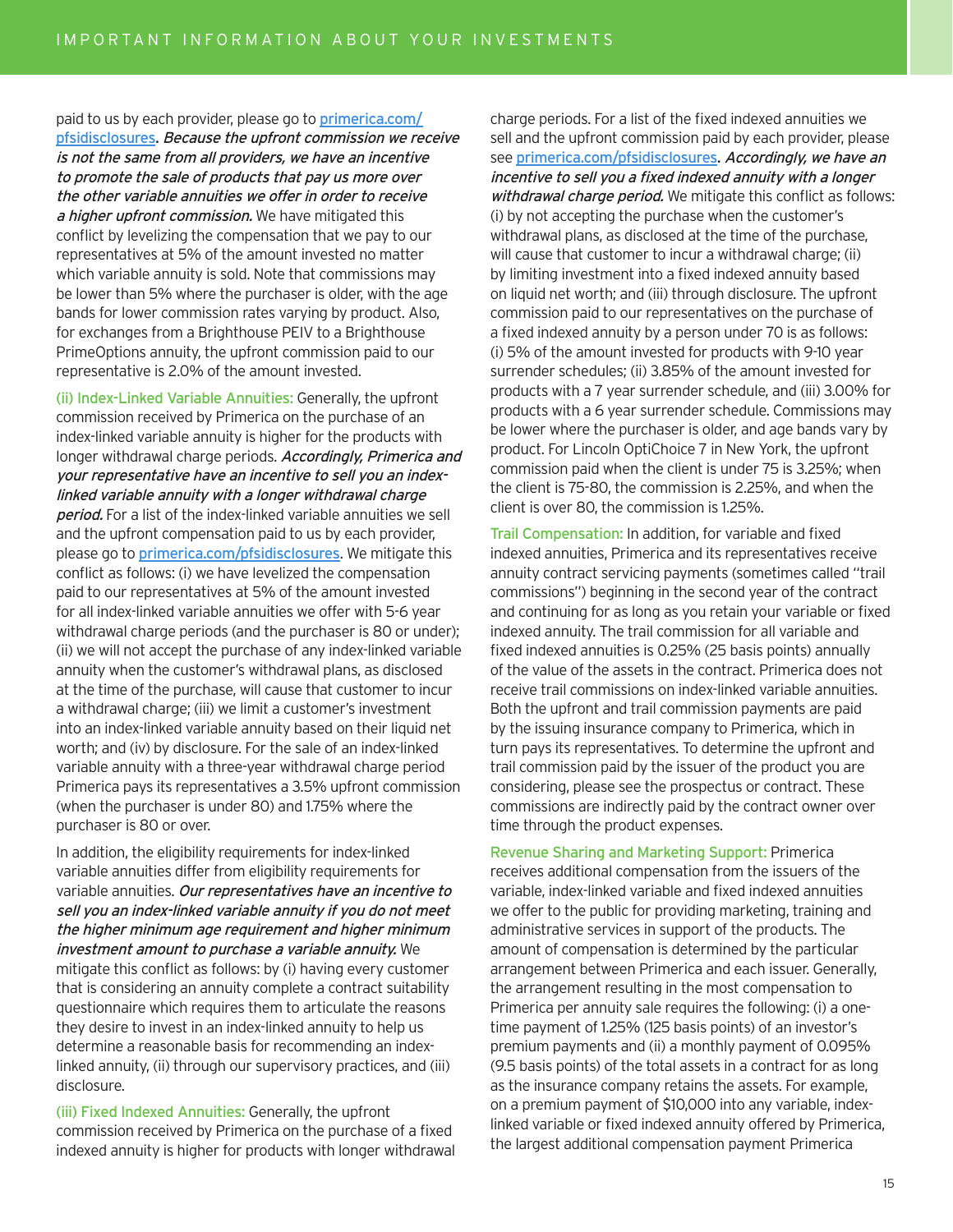could receive would be (i) a one-time payment of \$125 and (ii) \$0.80 for each month that the insurance company retains the assets (assuming no change in the market value of the assets). In addition, Primerica is eligible for a bonus payment from certain providers if aggregate premium payments into their products in any calendar year exceed a designated amount. These arrangements vary and Primerica has the incentive to promote the sale of those annuity products that pay us the higher rates of additional compensation. We mitigate this conflict by not paying any of this additional compensation to our representatives. For more information, please refer to an insurance company's description of its compensation practices.

Because we receive higher compensation in connection with certain investment products as opposed to others, we have an incentive to recommend that you purchase investment products that result in greater compensation to us.

### Other Compensation:

For information about our top producer incentive programs and the meetings and conference support we receive from our Platform Fund and other product sponsors, please see the section "Other Compensation" at the end of this brochure.

For a list of the annuity providers from which Primerica received additional compensation in 2019, in order of amount of additional compensation received, please see primerica. com/pfsidisclosures.

### Example of Expenses and Compensation for a Variable Annuity

Following is a list of the commissions and typical client expenses that would result from a \$50,000 investment into a variable annuity sold by Primerica:

- No Upfront Sales Charges: The product has no upfront sales charge so all of the client's money would be invested into the client's subaccount selections.
- Initial Commission: At the time of the investment, Primerica and its representatives share compensation. The issuing insurance company pays this upfront commission and recoups the cost over time from the product expenses. For the amount of the initial commission paid to your representative, please see "Upfront Compensation" on page 18.
- Mortality and Expense Fee: Most variable annuities offered by Primerica have an annual M & E fee of 1.30% of the value of the assets invested in the sub-accounts. For example, on an investment of \$50,000, which is the minimum investment required to purchase a variable annuity at Primerica, an annual M & E fee of 1.3% would equal a cost of \$650 per year, assuming no change in the value of the assets.
- Living Benefit Rider: Generally, living benefit riders provide a certain amount of guaranteed income in retirement. For the variable annuities offered by Primerica, the living benefit

riders on average cost 1.25% per year, with joint living benefit riders costing up to 1.5% per year. On an investment of \$50,000, the 1.25% cost on average of a living benefit rider would equal a cost of \$625 per year, assuming no change in the value of the assets.

- Enhanced Death Benefit: For most of the variable annuities offered by Primerica, the annual charge for an enhanced death benefit ranges from 0.25 to 1.15% of the value of the assets. The most popular death benefit, however, costs .25%. On an investment of \$50,000, the cost of the most popular death benefit would be \$125 per year, while the cost of the most expensive enhanced death benefit option would be \$575 per year, assuming no change in the value of the assets.
- Sub-Accounts Expenses: For the variable annuities offered by Primerica, the sub-account investment options on average cost approximately 1.00% per year. On an investment of \$50,000, all of which is invested in the subaccount investment options, the 1% annual cost would be \$500 per year, assuming no change in the value of the assets.
- Trail Commission: For every year that the client holds the shares, Primerica and its representatives would share trailing commissions of .25% of the average daily value of the investment. This annual trail commission is charged to the investor as part of product expenses.

Generally, the product expenses shown above are based on typical costs assessed by the variable annuities sold by Primerica, the cost of your specific product may be higher or lower. These product expenses are assessed against the invested assets over time and will reduce a client's return or increase a client's loss. For a chart showing the product expenses of each of the variable annuities that we offer, and the length of the withdrawal charge periods for each, go to primerica.com/pfsidisclosures.

Variable annuities are subject to market risk, including the possible loss of principal. Variable annuities, and index-linked variable annuities, are sold by prospectus only. The contract prospectus contains information about the contract's features, risks, charges, and expenses. The investment objectives, risks, and policies of the investment options are described in their relevant prospectuses. Please read and consider the prospectuses carefully before investing or sending money.

Please consult your Registered Representative for a contract prospectus and for prospectuses for the investment portfolios. Fixed indexed annuity contracts contain important information about the contract features, charges and expenses, crediting methods and policies. Please read the product materials carefully before investing.

Investments in annuities are not FDIC insured or bankguaranteed and may lose value.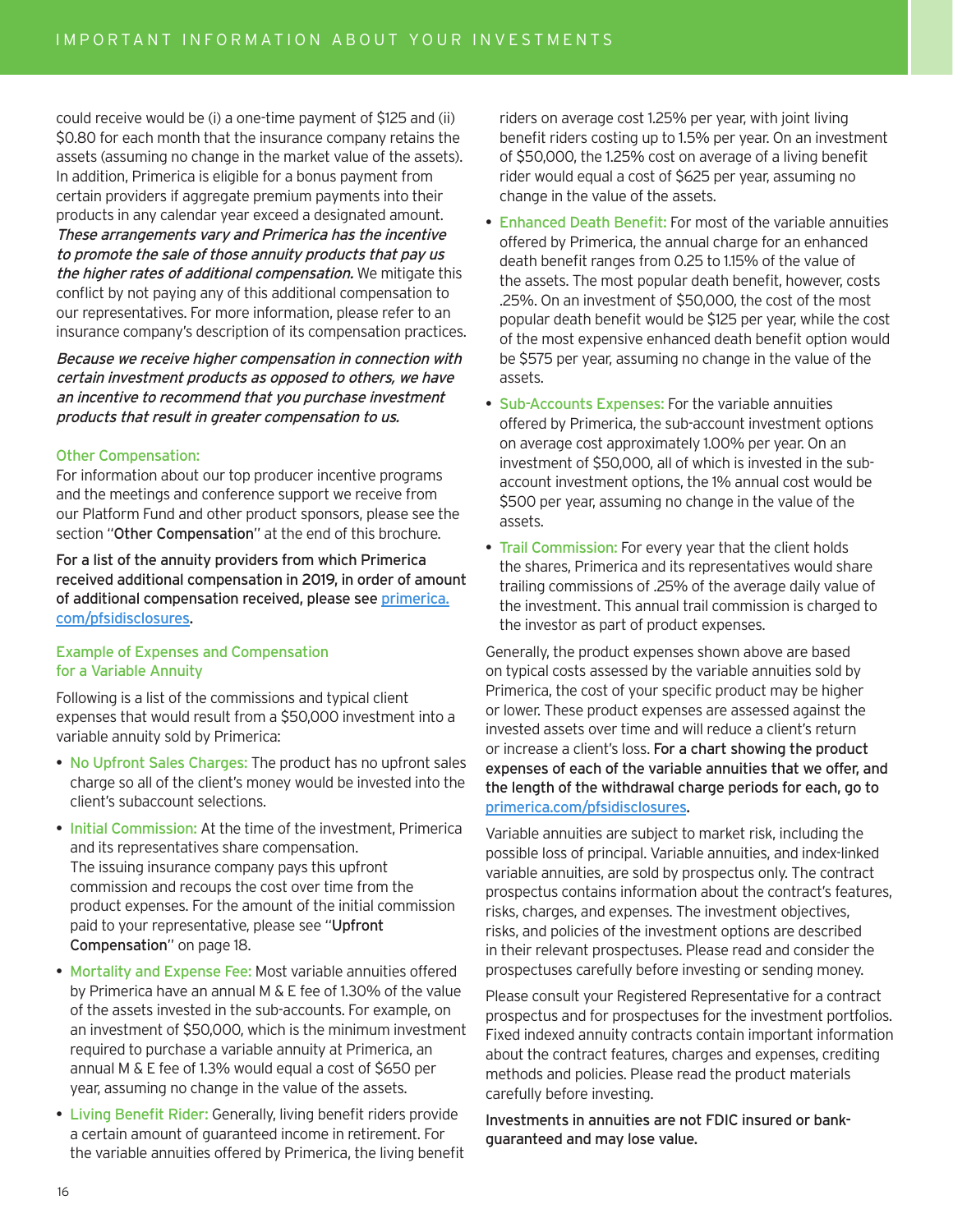Enhanced Support Services: Certain annuity companies provide enhanced sales and customer service support to PFSI representatives based on sales volume. Access is determined solely by the annuity company and representatives must meet ongoing eligibility requirements. These programs create a conflict that could cause a representative to recommend that you purchase or remain invested in an annuity contract offered by the annuity company that provides enhanced support services. We mitigate this conflict by (i) our routine trade review procedures, and by (ii) disclosing it to you. A list of annuity companies that provided enhanced support services can be found at primerica.com/pfsidisclosures.

# **ADVISORY SERVICES**

In addition to the brokerage services described above, PFSI also provides advisory services as an SEC-registered investment adviser operating under the name Primerica Advisors. The information that follows is a summary of our advisory services and is supplemental to our Form CRS and our Form ADV brochure. Please carefully review Form CRS and Form ADV brochure for a more complete discussion of our advisory services.

### Managed Accounts

A managed account is an advisory program that offers an actively managed portfolio comprised of securities selected by investment professionals. Primerica Advisors' managed account program is a wrap-fee program, which means that you pay a specified fee or fees (assessed monthly) based on the total value of assets in your account, for the advisory services provided by the program, rather than paying separately for each service or paying sales charges on the transactions in your account. Primerica Advisors' managed account program requires a minimum investment of \$25,000. The program is designed for individuals and certain entities seeking investment advice regarding both retirement and non-retirement assets and is available only from PFSI representatives licensed to offer managed account programs.

### Your Relationship with Primerica Advisors and Your Advisor

When you open a managed account, you will enter into a written advisory agreement with Primerica Advisors that describes our investment advisory relationship with you and our fiduciary obligations to you. You will also receive detailed disclosure documents (Form CRS and Form ADV Part 2A Appendix 1 Wrap Fee Program Brochure) about our advisory services that describe the managed account program into which you are investing, the services we provide, our advisory relationship, personnel, and potential conflicts of interest. Please review these documents carefully.

The relationship you have with your Advisor and the way your Advisor is compensated in a managed account are different than in a mutual fund or other third-party product account ("brokerage account"). In a PFSI brokerage account, or when you purchase an annuity from PFSI as a broker-dealer, the primary service you obtain from us is the recommendation and execution of individual securities transactions. You generally pay PFSI and your representative through sales charges associated with each transaction. Therefore, your total costs will generally increase the more transactions you execute. In a brokerage account, you do not pay for or receive ongoing advice, but advice that is incidental to a transaction.

By contrast, in an investment advisory relationship or managed account, the primary service you obtain is ongoing investment advice and periodic monitoring of your investments. You generally do not pay sales charges on each transaction but will compensate Primerica Advisors and your Advisor through an annual program fee, which is based on the total value of the assets in your account. In your managed account, your costs will not vary based on the number of transactions in your account, and your Advisor does not have an incentive to recommend transactions to generate additional sales commissions. On the other hand, Primerica Advisors and your Advisor will earn the program fee for as long as your assets are invested in the managed account.

It is possible for you to have both an investment advisory relationship and a brokerage relationship with PFSI and your representative at the same time. For example, at the same time you may have both a mutual fund account, such as with a Platform Fund on the PSS Platform, and a managed account with Primerica Advisors. This does not mean that our brokerage relationships become advisory relationships. The services provided in your brokerage account remain limited to the recommendation and execution of individual securities transactions, and neither PFSI nor its representatives have an obligation to monitor your brokerage account after the transaction is completed. The investment advisory relationship, and the terms of our advisory contract with you, will apply only to your managed account.

As described in our Form CRS – Advisory and Form ADV Part 2A, PFSI does not provide brokerage services to clients invested in a managed account. When you enter into an advisory relationship with us you also will enter into a brokerage agreement with the unaffiliated broker-dealer that provides the brokerage services to the program.

### YOUR MANAGED ACCOUNT FEES AND EXPENSES

### Program Fees

Generally, in the managed account program offered by Primerica Advisors, you pay an annual program fee (a percentage of your average daily account value for the time period, assessed monthly, in arrears) to Primerica Advisors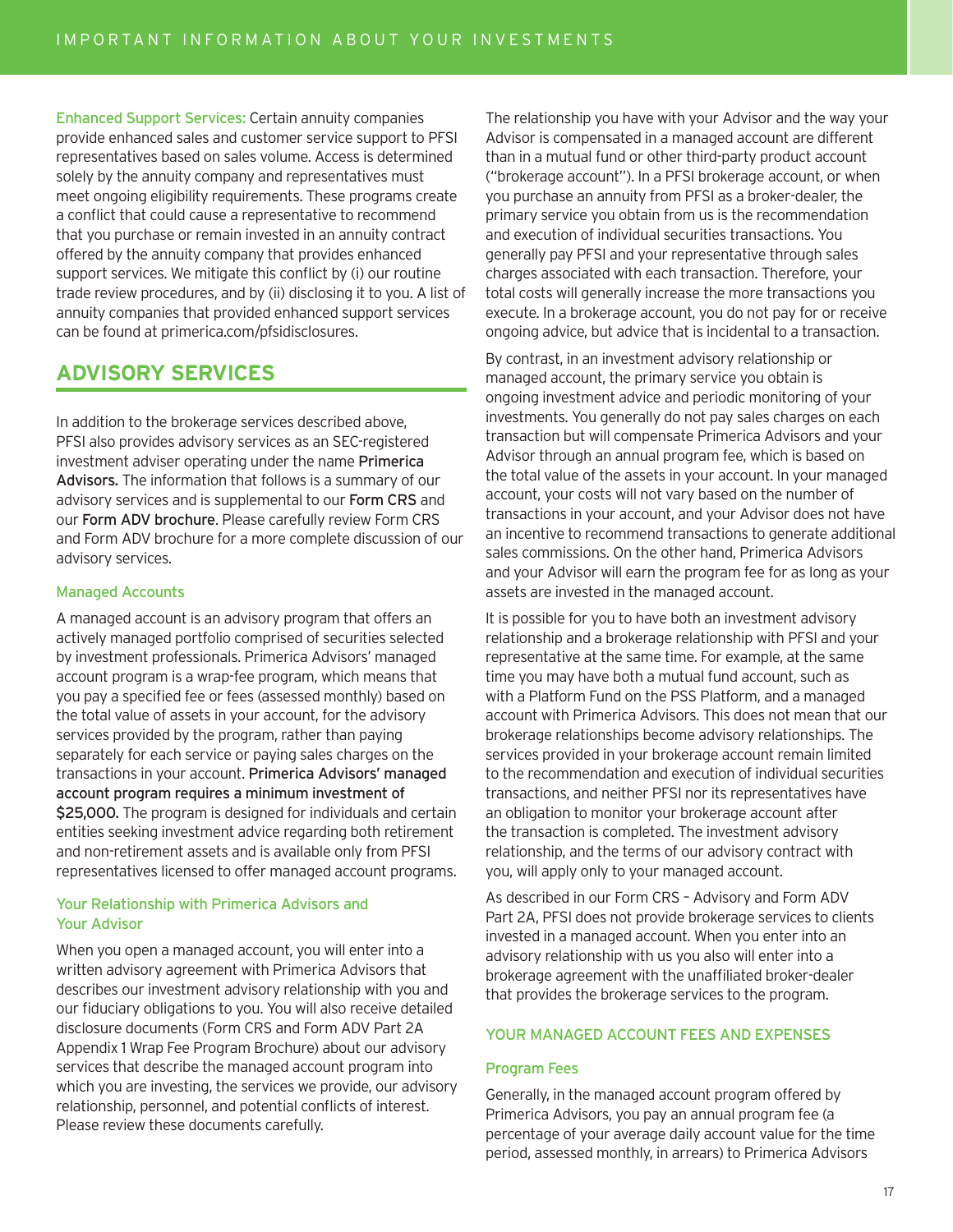for the services provided to you through the program, which include the services of Primerica Advisors, your Advisor, and the third-party asset managers who manage the models in which you are invested. Your overall program fee may vary depending on the Primerica Advisor you choose to work with, the Asset Manager you select, and the amount you invest. The program fee is charged according to a tiered fee schedule consisting of decreasing rates as your account value increases and reaches certain levels. Additionally, accounts owned by certain family members are eligible to be linked so that the combined value of the accounts will determine which tier of the fee schedule will be used to calculate the program fee for each of the accounts. For more information on the fees associated with our managed account program, please see our Form ADV brochure, available at primerica.com/ pfsidisclosures.

### Other Fees and Expenses

You will not pay a sales charge or a brokerage transaction fee on the securities purchased in your managed account. However, any mutual fund, ETF, and/or ETPs held in your managed account charge other fees and expenses in addition to the program fee. The fees and expenses of the mutual funds, ETFs, and ETPs, including management fees, distribution fees and administrative expenses, are discussed in each fund's prospectus or statement of additional information and are charged against the assets in the fund. Some mutual funds impose short-term trading fees, as described in their prospectuses.

You may be charged separately for ancillary services such as returned checks or drafts, express mail fees and wire transfer fees. For more information on other fees and expenses associated with your program, please consult your managed account program documents.

### Important Considerations Regarding Fees

You should consider the importance and value of ongoing, feebased investment advice when comparing managed accounts to various investment options available to you on a brokerage basis. You should also consider the amount of anticipated trading activity when selecting among different types of accounts and assessing the overall investment costs to you. Generally, the type of clients that may find a commissionbased brokerage account to be a more cost efficient option are those who plan to buy and hold their mutual funds for long periods, those that will qualify for breakpoint commission discounts, and those that are not interested in the investment advice, active management, monitoring and additional services offered through a managed account program. You should carefully consider whether your financial needs are best met through an account with potentially lower costs that offers fewer services or through an account with potentially increased costs that provides you with enhanced services,

such as ongoing investment advice and monitoring. If you plan to sell securities or liquidate other investment vehicles to fund your account, you should also consider the cost of any backend sales charges, surrender penalties, taxes, other fees or loss of contractual benefits that you may incur.

### **COMPENSATION**

Advisory Fees: Primerica Advisors and your Advisor are compensated through the receipt of a portion of the program fee for your managed account and will continue to receive such compensation for as long as your assets remain in the program. The amount of this compensation may be more or less than what would be received if you paid separately for the investment advice, brokerage and other services provided by the managed account or participated in other types of advisory or brokerage programs.

Additionally, the amount of compensation received annually from the program fee typically will be less than the upfront compensation generated by an investment of the same amount in mutual funds through PFSI's brokerage business, or an annuity through PFSI or its affiliates, but more than the annual trail commission generated by such investments. However, assuming you maintain your managed account for a sufficient period of time, the annual compensation derived from the program fee over time will exceed the amount of compensation that would have been received from an equivalent investment amount in mutual funds or annuities. Therefore, if your plan is to invest and hold the investment for longer periods of time, your Advisor may have a financial incentive to recommend the managed account program over other services offered by PFSI and affiliates. Conversely, if you intend to invest and trade investments over shorter periods of time, your Advisor may have an incentive to recommend that you invest in mutual funds or annuities that generate upfront compensation at the time of your investment. We mitigate these conflicts (i) through our policies and procedures that require Primerica Advisors representatives to determine whether a brokerage or advisory account is in your best interest, and (ii) by disclosing them to you.

### Other Compensation

For information about our top producer incentive programs and the meetings and conference support we receive from our Platform Fund and other product sponsors, please see the section "Other Compensation" at the end of this brochure.

### Example of Program Fee and Expenses of the Lifetime Investment Platform

Following is a list of the fees and client expenses that would result from a \$50,000 investment into the Lifetime Investment Platform, which is a managed account program offered by Primerica Advisors: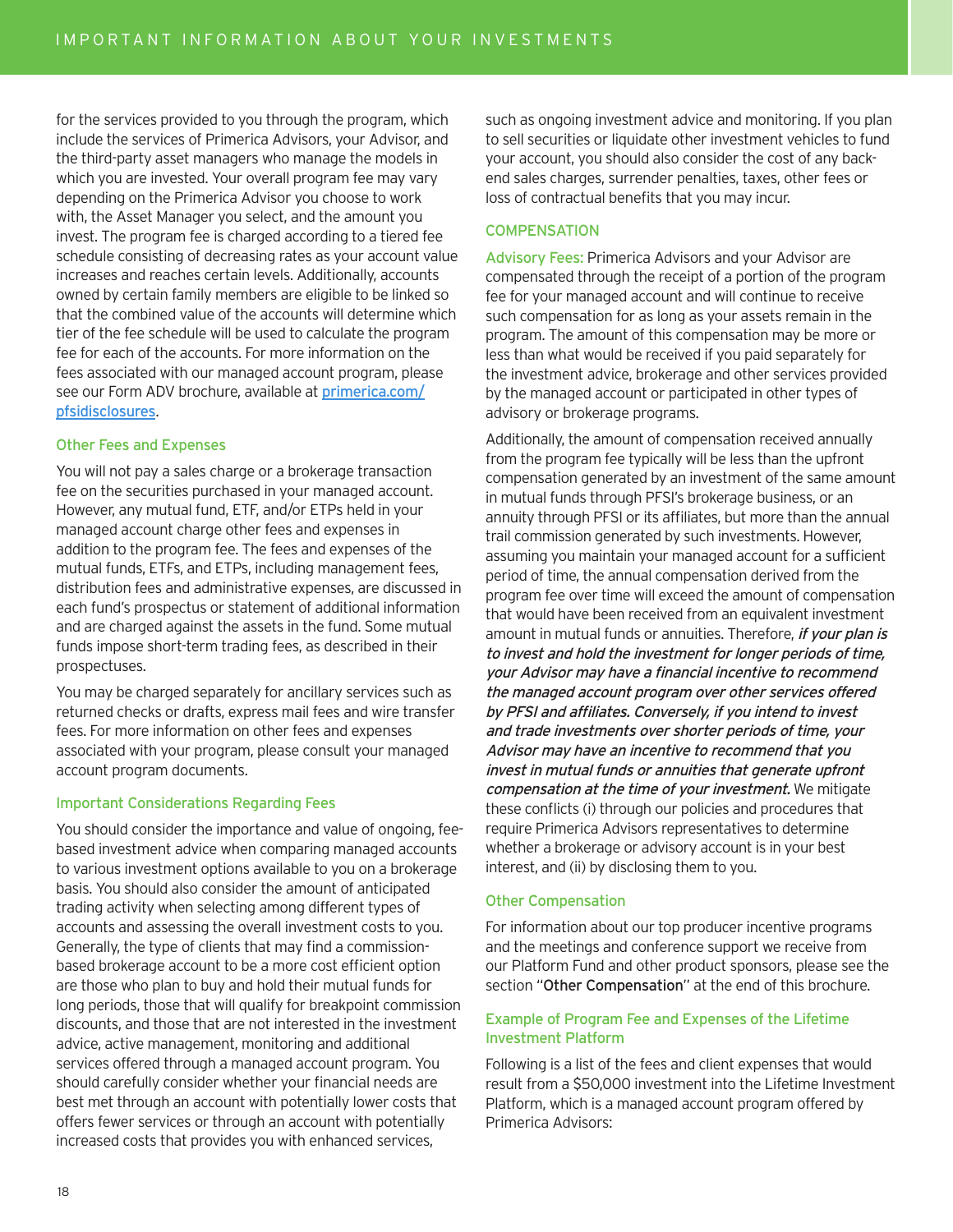No Upfront Sales Charges: The Lifetime Investment Platform does not charge an upfront sales charge, so all of the client's investment would be invested into the models selected for the account.

Program Fee: Primerica charges an annual Program Fee for the advice and services provided to investors in the Lifetime Investment Platform. The Program Fee is assessed as a percentage of the value of the assets in the program. The Program Fee consists of three components: the (1) Advisor Fee, the (2) Administration Fee, and the (3) Asset Manager Fee. For example, on an investment of \$50,000, an annual Program Fee of 2.04% would equal a cost of \$1,020 in the first year, assuming no change in the value of the assets. The annual Program Fee is deducted by Primerica Advisors from your account on a monthly, pro-rated basis.

Mutual Fund and ETF Expenses: Investors in the Lifetime Investment Platform own shares of the mutual funds and/or ETFs that make up the model(s) selected for the account. Mutual funds and ETFs charge annual fees and expenses, including management fees, distribution fees and administrative expenses. For example, if you invest \$50,000 in a funds through the Program that have an average a gross expense ratio of 1.00%, the average charge for fund expenses in the first year would be approximately \$500, assuming no change in the value of the investment. Mutual fund and ETF expenses are set by the mutual fund and ETF sponsors and assessed by the sponsors against the value of your shares. The fees and expenses are assessed against the invested assets over time and will reduce a client's return or increase a client's loss. Managed Accounts are subject to market risk, including the possible loss of principal. For detailed information about the Lifetime Investment Platform, please see our Form ADV brochure, available at primerica.com/pfsidisclosures.

Financial Planning: Certain Advisors have access to financial planning software through an unaffiliated vendor. The software is a tool that facilitates an Advisor's ability to conduct an analysis of your financial situation and provide you with financial education. A financial analysis generated using this tool is for informational purposes only and is not a recommendation to establish a specific type of account, purchase a product or rollover assets.

Neither Primerica Advisors nor your individual Advisor charges a fee for generating a financial analysis using the tool. We and your Advisor are only compensated if you purchase a product.

# **RETIREMENT ACCOUNTS**

PFSI makes available individual retirement plans, such as traditional and Roth IRAs, SEPs and SIMPLEs, as well as employer-sponsored retirement plans, including 401(a) plans, 401(k) plans, 403(b) plans, profit sharing plans, 457 deferred compensation plans, cash balance plans, and others.

Individual Retirement Accounts: We can help you open an IRA. As a broker-dealer, we make available a variety of mutual funds and annuity products, and, as an investment adviser, we offer a managed account program requiring a minimum investment of \$25,000. These products may be held in a tax-qualified retirement account. Information on the fees and expenses of our IRA products are available from your representative and elsewhere in this brochure.

If you are considering moving your retirement savings, we can help. These are important decisions that can have long-term consequences for your retirement savings and should only be made after careful consideration of all the issues involved. We have created an educational brochure to provide you with a guide to the points you should consider. It is free and can be found at primerica.com/pfsidisclosures.

### Our Role and Fiduciary Acknowledgment

Effective February 1, 2022, or such later date as the US Department of Labor ("DOL") Field Assistance Bulletin 2021- 02 (or subsequent similar guidance) ceases to be in effect, for purposes of complying with the DOL's Prohibited Transaction Exemption 2020-02 ("PTE 2020-02") where applicable, PFSI Investments Inc. ("PFSI" or "we"), is providing the following acknowledgment to you.

This acknowledgment applies when we provide certain investment recommendations to you regarding your retirement and other qualified accounts (including workplace retirement plans, IRAs, SEPS, SIMPLE IRAs, educational savings accounts, and other similar accounts), which for purposes of this acknowledgement will all be called "Retirement Accounts."

Fiduciary Acknowledgment. When we provide investment advice to you regarding your Retirement Accounts, we are fiduciaries within the meaning of Title I of the Employee Retirement Income Security Act and/or the Internal Revenue Code, as applicable, which are laws governing Retirement Accounts ("retirement laws"). The way we make money when providing certain types of investment recommendations creates some conflicts with your interests, so we operate under a special rule that requires us to act in your best interest and not put our interest ahead of yours.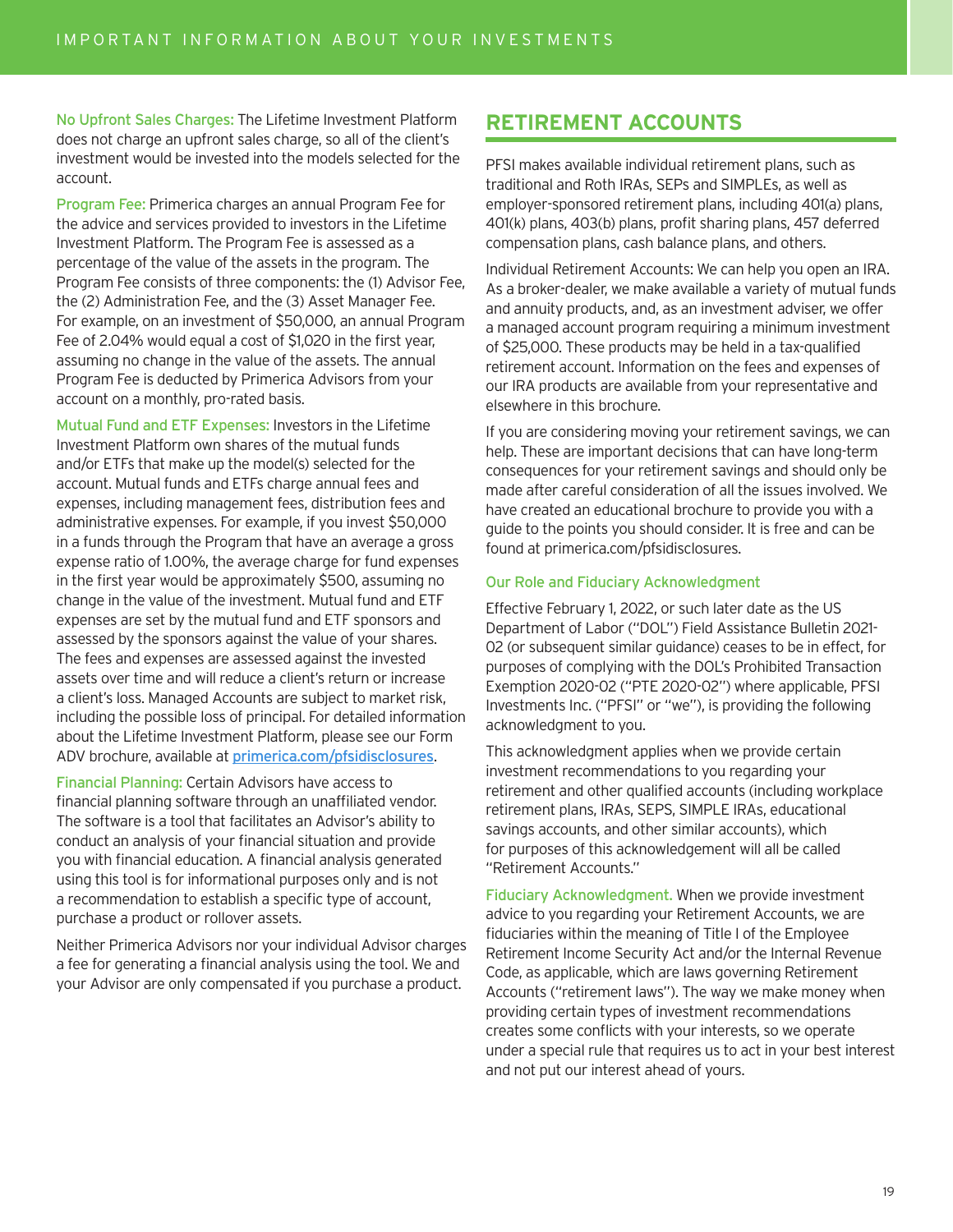Under this special rule's provisions, when providing individualized investment recommendations to Retirement Accounts, we must:

- Meet a professional standard of care (give prudent advice);
- Not put our financial interest ahead of yours (give loyal advice);
- Avoid misleading statements about our conflicts of interest, fees, and investments;
- Follow policies and procedures designed to ensure that we give advice that is in your best interest;
- Charge no more than is reasonable for our services; and
- Give you basic information about our conflicts of interest.

Limitations to our Acknowledgement of Fiduciary Status. This fiduciary acknowledgment does not create an ongoing duty to monitor your account(s) or create or modify a contractual obligation or fiduciary status under any state or federal laws other than the retirement laws. Not all services or activities that we provide to your Retirement Accounts constitute fiduciary investment advice subject to the provisions above. As examples, we are **not** fiduciaries under the retirement laws when we provide:

- General information and education about the financial markets, asset allocations, financial illustrations and the advantages, risks, and other attributes of particular investments;
- General information and education about issues and options that should be considered when deciding whether to rollover or transfer Retirement Account assets;
- Recommendations about investments held in accounts that are not Retirement Accounts (i.e., taxable accounts) or held in accounts established through other financial institutions;
- Recommendations that you execute at another financial institution;
- Transactions or trades you execute without a recommendation from us (e.g., unsolicited trades), or that are contrary to, or inconsistent with, our recommendation; and

• Recommendations that do not meet the definition of fiduciary "investment advice" in DOL regulation section 2510.3-21. For your information, fiduciary investment advice means investment advice for a fee or other compensation rendered on a regular basis pursuant to a mutual understanding that such advice will serve as a primary basis for your investment decision, and that will be individualized to the particular needs of your IRA or plan account.

Rollovers and Transfers. We may provide (1) general information and education to you about the factors to consider when deciding whether to move retirement assets or (2) a recommendation that you move your retirement assets. If we provide you with a recommendation to roll assets out of an employer plan or transfer assets from one IRA to another, you understand and agree that our analysis of the costs and services of your current retirement plan or IRA, as compared to the costs and services associated with the IRA that will receive the assets, depends on the information you provide to us. You are responsible for updating us promptly if your investment objectives, risk tolerance or financial circumstances change.

Notwithstanding whether a recommendation has been made, you understand and agree that with respect to any retirement assets you decide to move to PFSI, or from one PFSI IRA to another, you must: (1) evaluate the investment and non-investment considerations important to you in making the decision; (2) review and understand the fees and costs associated with the account; (3) recognize that higher net fees (if applicable) will reduce your investment returns and ultimate retirement assets; and (4) understand the conflicts of interest raised by the financial benefits to PFSI and its representatives resulting from your decision to move assets into the account.

### More Information Regarding Fees, Services and Conflicts

For additional information about PFSI, including our Form CRS and Form ADV brochure, please visit www.primerica.com/ pfsidisclosures.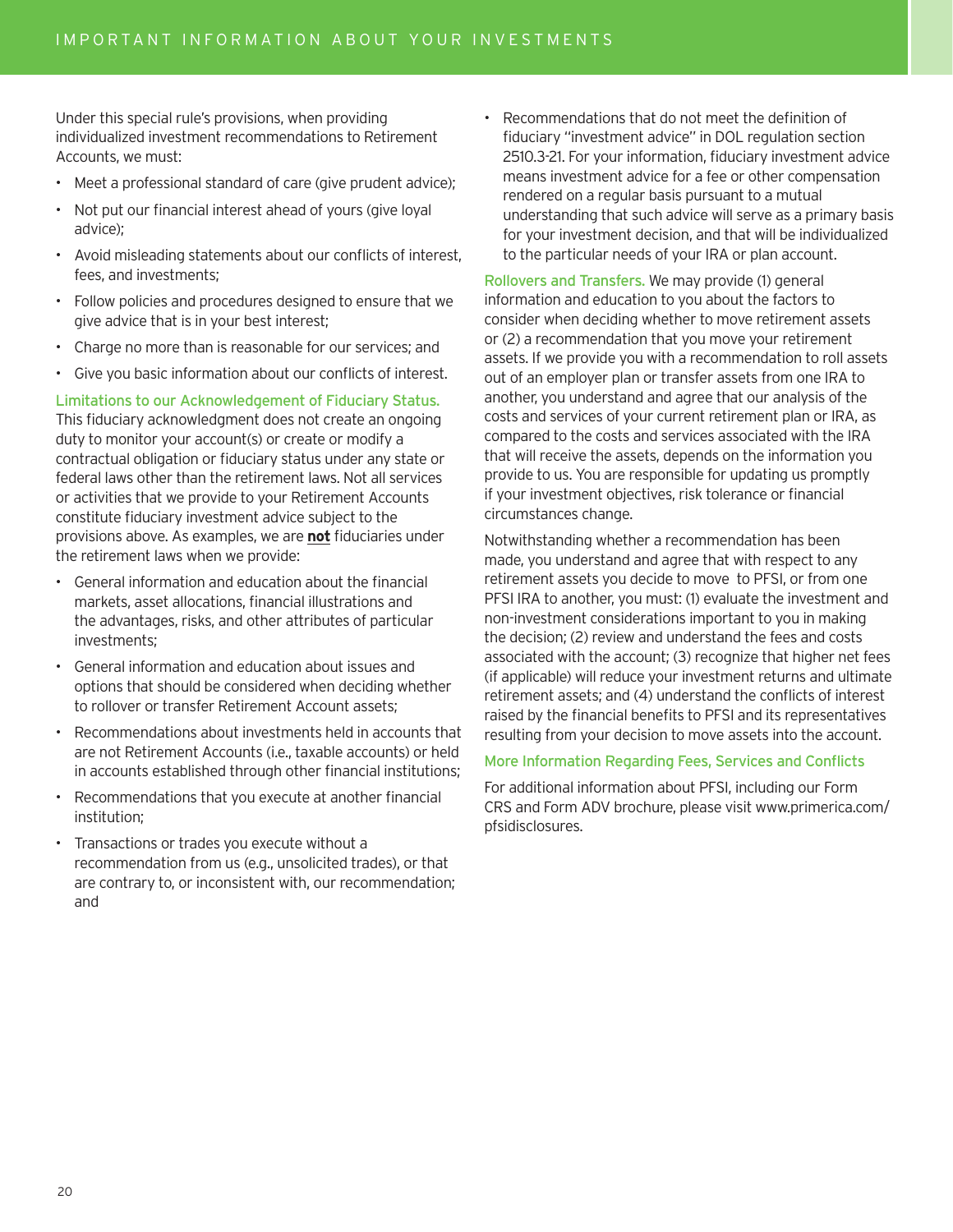# **OTHER COMPENSATION**

### Producer Incentive Programs:

PFSI representatives and Advisors participate in award and incentive programs in which they may receive commemorative rings, watches, trips, cash bonuses or other non-cash compensation based on revenues or on total sales measured in dollars invested, both of which include sales of mutual funds, variable annuities, index-linked variable annuities, fixed indexed annuities, fixed annuities and managed accounts. These programs provide an additional incentive for our representatives to recommend a securities product to you during a program period, which occur throughout a calendar year. We mitigate this conflict as follows: (i) through our supervisory practices, and (ii) by disclosing this conflict to you. For a list of states and jurisdictions in which PFSI representatives and Advisors do not participate in these programs, please go to p**rimerica.com/pfsidisclosures**.

### Meetings and Conferences:

PFSI and its representatives may have certain expenses paid for or reimbursed by one or more of the fund companies and annuity providers we offer and the asset managers who provide investment models to our managed account program (or their affiliates) ("Our Partners") for various meetings, seminars, or conferences held in the normal course of business or other promotional activities. Such meetings include the following:

Due Diligence Trips: Events which Our Partners typically invite one or more of our representatives to attend a training and educational meeting held at their offices, or other nearby location, at which they provide advanced product training. It is customary for Our Partners to pay for travel, hotel and meals, for what are usually 1-2 day events. Our Partners select representatives to attend using criteria which may include

sales of their products by the representative. PFSI must pre-approve a representative's attendance at a due diligence meeting. Attendance at a due diligence meeting may influence a representative to recommend Our Partner's products or services.

Client Seminars and Training Meetings: Meetings usually held at a representative's office or nearby space, where Our Partner will make a presentation to clients, prospective clients, or representatives discussing important topics, such as the current market environment, his or her investment philosophy and the performance of the product or model he/ she manages. Typically, Our Partner will reimburse the PFSI representative for certain costs of the meeting, such as a complimentary dinner for guests or the cost of the meeting space. PFSI must pre-approve these seminars and any reimbursement arrangement with Our Partner. The support for these seminars, as described above, will influence the representatives of the sponsoring PFSI office to recommend Our Partner's products or services. We mitigate these conflicts by our normal trade review procedures and by disclosing it to you.

For more information about the additional compensation Primerica or your Advisor may receive in a managed account program, including any potential conflicts of interest this additional compensation may create, please consult p**rimerica. com/pfsidisclosures**.